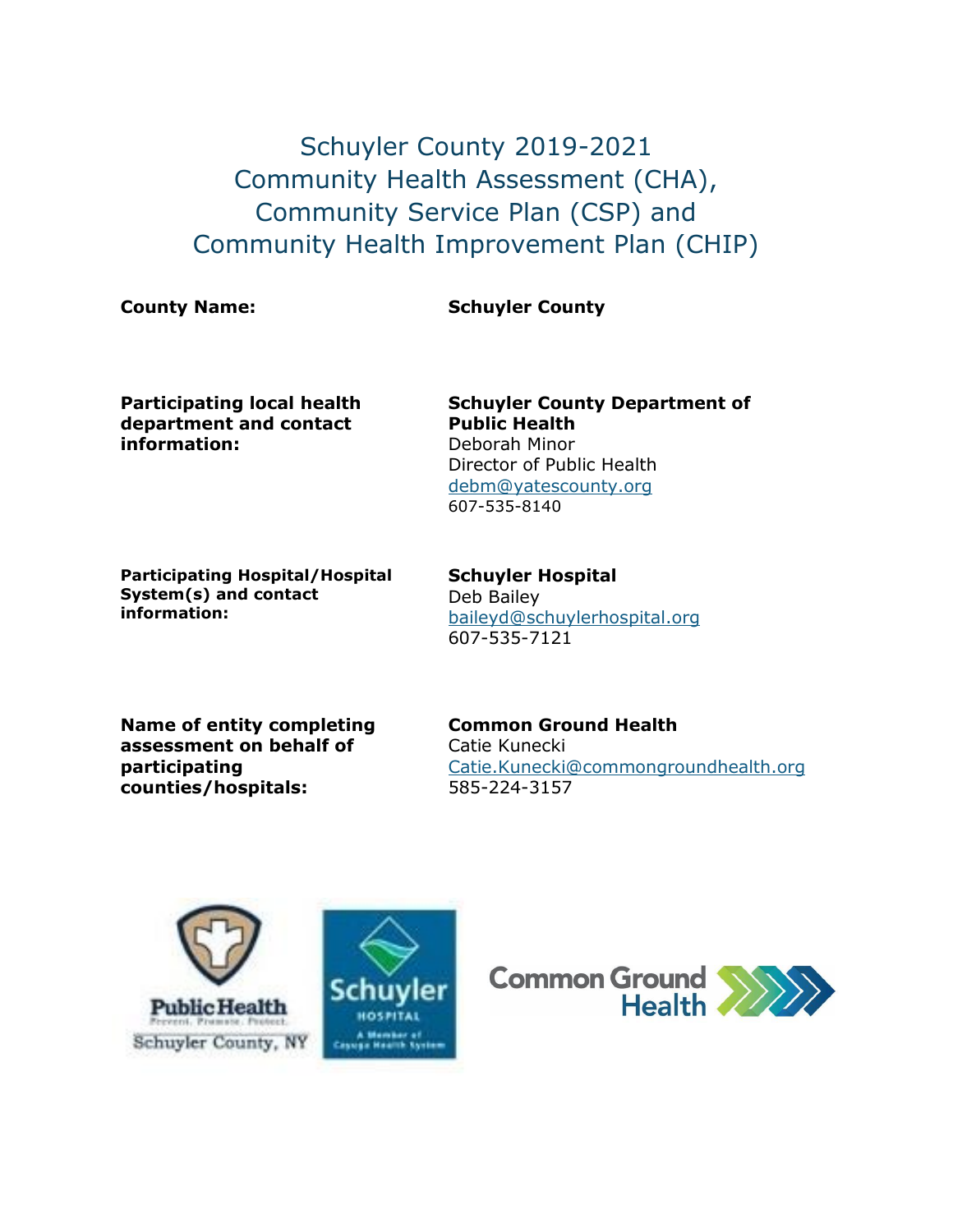

# Schuyler County Executive Summary

The Schuyler County Health Department, in partnership with Schuyler Hospital, has

selected the following priority areas and disparity for the 2019-2021 assessment

and planning period:

| County                 | <b>Priority Areas &amp; Disparity</b>                                              |
|------------------------|------------------------------------------------------------------------------------|
| <b>Schuyler County</b> | <b>Prevent Chronic Disease</b>                                                     |
|                        | 1. Chronic disease preventative care and management                                |
|                        | <b>Promote Well-Being and Prevent Mental and Substance</b><br><b>Use Disorders</b> |
|                        | 2. Prevent mental and substance use disorders                                      |
|                        | <b>Disparity: low income</b>                                                       |

Selection of the 2019-2021 Community Health Assessment (CHA), Community Service Plan (CSP) and Community Health Improvement Plan (CHIP) priority and disparity areas was a joint process which began in the summer of 2018 with assistance from the S2AY Rural Health Network and Common Ground Health. A variety of partners were engaged throughout the process including the public health departments and hospital staff, Community Based Organizations (CBOs), Office for Aging, county legislation, the S2AY Rural Health Network, Common Ground Health, and more. The community at large was engaged throughout the assessment period via a regional health survey in 2018 (*My Health Story 2018*) and focus groups. Partners' role in the assessment were to help inform and select the 2019-2021 priority areas by sharing any pertinent data or concerns and actively participating in planning meetings.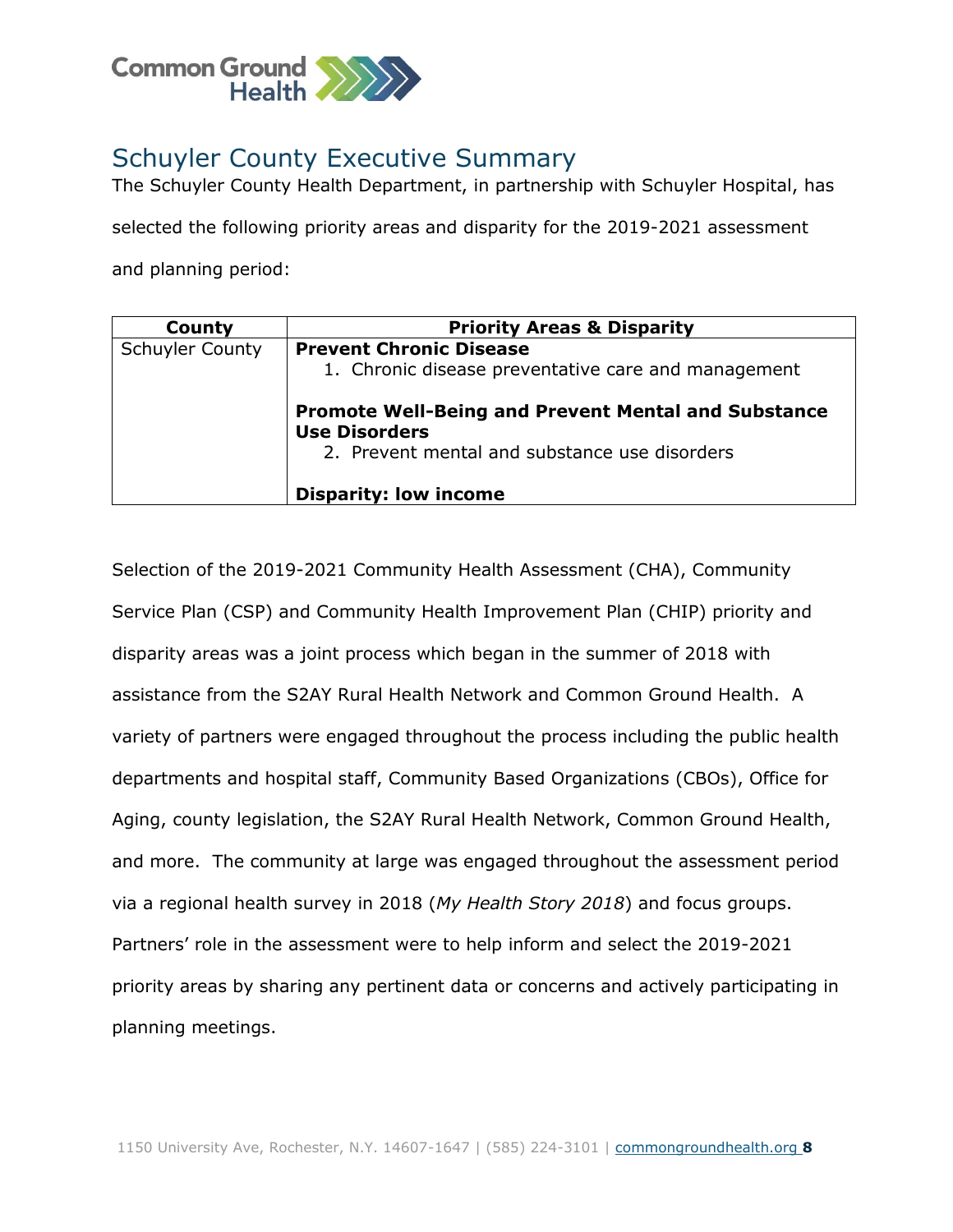

On April 10, 2019, the health department engaged key stakeholders in a prioritization meeting facilitated by the S2AY Rural Health Network. Key partners and community members were invited to attend the prioritization meetings, including all those who attended prior focus groups, who had expressed interest in attending. Social media platforms, e-mail, news media and newsletters were utilized to help stimulate participation. Common Ground Health provided group members copies of county specific pre-read documents in advance of the meetings. The documents included information on current priority areas and progress made to date, as well as a mix of updated quantitative, qualitative, primary and secondary data on each of the five priority areas outlined in the New York State Prevention Agenda. Data were collected from a variety of different sources including, but not limited, to the American Community Survey, the enhanced Behavioral Risk Factor Surveillance System, Vital Statistics, communicable disease and dental reports and primary data collected from the *My Health Story 2018* Survey. A copy of the preread document, prioritization meeting materials and meeting attendees are available upon request.

Using the above referenced data and group discussions, participants utilized Hanlon and PEARL methods<sup>2</sup> to rank a list of group identified and pre-populated priorities. To address the previously mentioned priorities and disparities, the health department facilitated a CHIP planning meeting where partners discussed opportunities to leverage existing work. Existing work efforts were then compared

j

 $2$  Hanlon and Pearl are methods which rate items based on size and seriousness of the problem as well as effectiveness of interventions.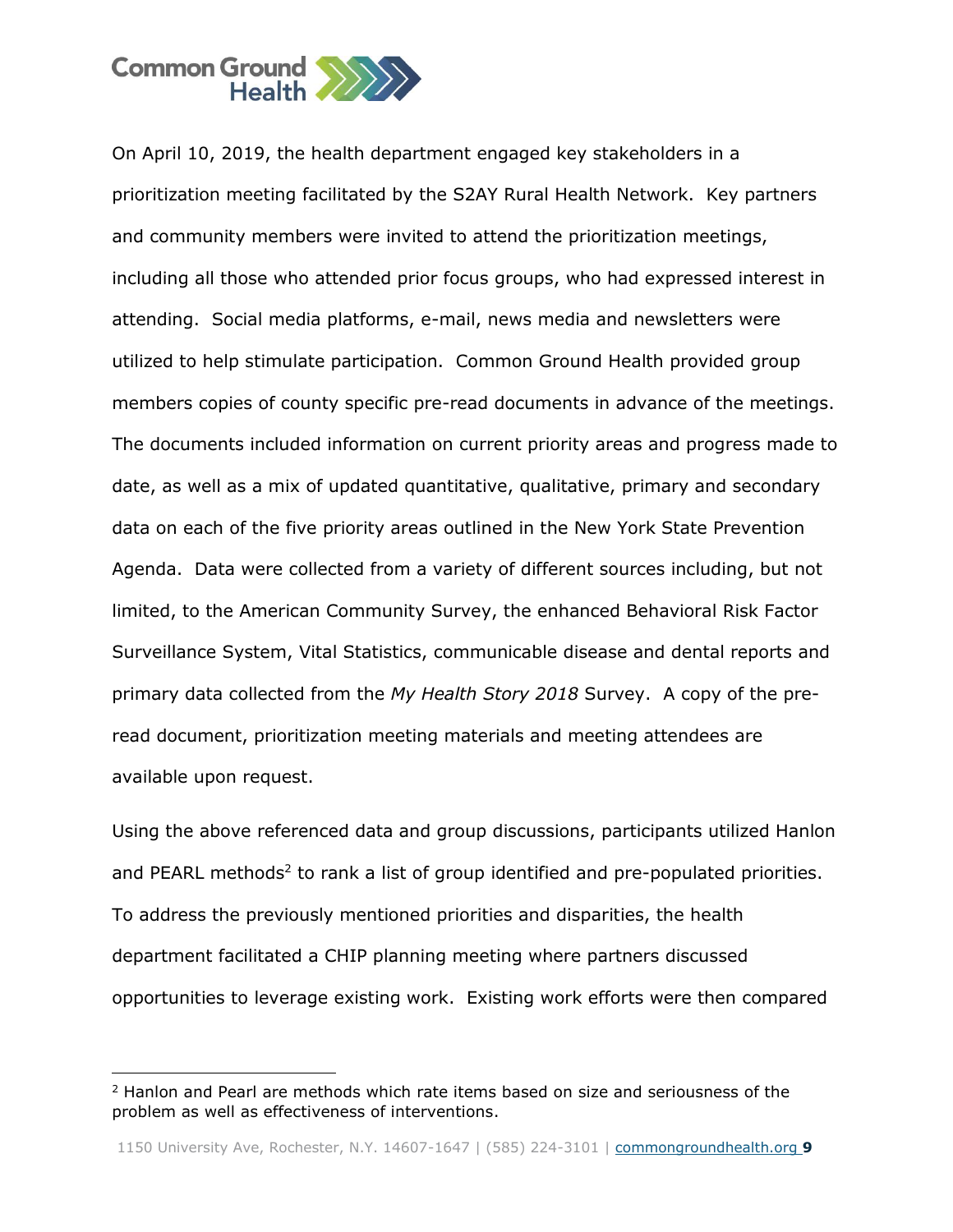

j

to intervention options (primarily selected from the New York State Prevention

Agenda Refresh Chart) and were informally voted on and selected.

Regionally<sup>3</sup>, Schuyler County aligns with nearby counties on several interventions including the following:

| <b>Focus Area</b>                                                                                                                                                                                | Intervention* & # of Counties Selected                                                                                                                                                                                                                                      |  |  |  |  |
|--------------------------------------------------------------------------------------------------------------------------------------------------------------------------------------------------|-----------------------------------------------------------------------------------------------------------------------------------------------------------------------------------------------------------------------------------------------------------------------------|--|--|--|--|
| Chronic disease<br>preventative care<br>and management                                                                                                                                           | 4.1.2 Conduct one-on-one (by phone or in-person) and group education<br>(presentation or other interactive session in a church, home, senior center or<br>other setting) (selected by three counties)                                                                       |  |  |  |  |
|                                                                                                                                                                                                  | 4.1.3 Use small media such as videos, printed materials (letters, brochures,<br>newsletters) and health communications to build public awareness and demand<br>(selected by four counties)                                                                                  |  |  |  |  |
| Prevent mental<br>and substance<br>use disorders                                                                                                                                                 | <b>2.5.4</b> Identify and support people at risk: Gatekeeper training, crisis<br>intervention, treatment for people at risk of suicide, treatment to prevent re-<br>attempts, post-intervention, safe reporting and messaging about suicides<br>(selected by five counties) |  |  |  |  |
| *Interventions shown are those where three or more counties selected the intervention. A full list of selected<br>interventions can be found in the county improvement plan found in appendix A. |                                                                                                                                                                                                                                                                             |  |  |  |  |

Chronic Disease Preventative Care and Management was a widely selected focus area by several regional counties (six out of eight counties). Many counties, including Schuyler, have selected goals which revolve around increasing cancer screening rates. Leveraging region-wide all of the previously mentioned interventions will aid in reaching as many persons as possible throughout the region. In addition, wide-spread goal alignment exists among promotion of wellbeing and prevention of mental and substance use disorders. Several counties, including Schuyler, have selected goals that revolve around prevention of suicides and addressing adverse childhood experiences (ACEs). The complete list of Schuyler County's selected interventions, process measures and partner roles in

<sup>&</sup>lt;sup>3</sup> The region includes eight of the nine Finger Lakes counties: Schuyler, Livingston, Ontario, Schuyler, Seneca, Steuben, Wayne and Yates Counties.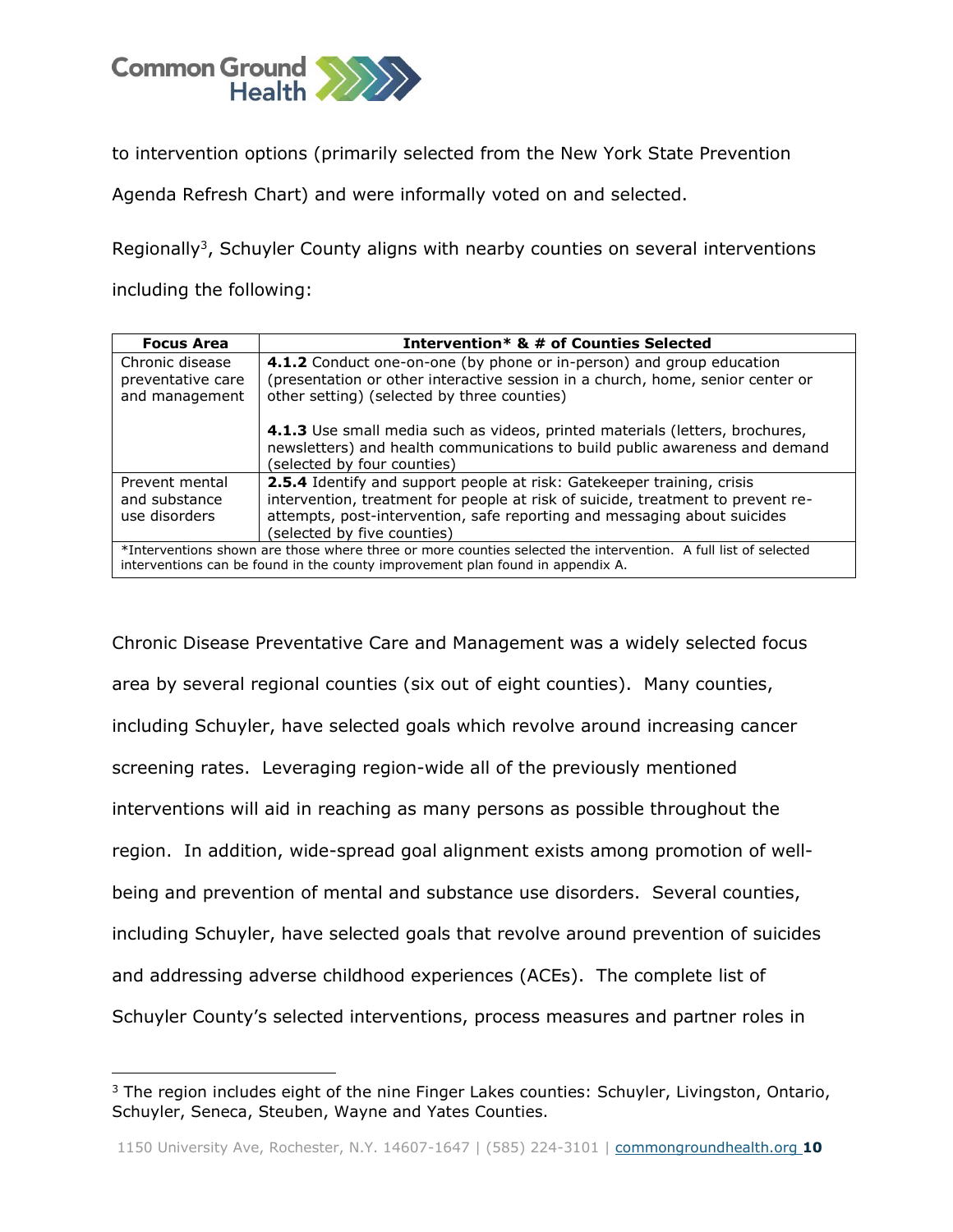

implementation processes can be found in the county's Community Health Improvement Plan grid (Appendix A).

The CHIP's designated overseeing body, Professional Advisory Committee (PAC) meets every other month and subcommittee working on implementing CHA/CHIP interventions meets on a monthly basis. The two groups have historically reviewed and updated the Community Health Improvement Plan and will continue to fulfill that role. During meetings, group members will identify any mid-course actions that need to be taken and modify the implementation plan accordingly. Progress will be tracked during meetings via partner report outs and will be recorded in meeting minutes and a CHIP progress chart. CHIP partners will be continued to be engaged and apprised of progress quarterly via meetings and emails. The community will continue to be engaged and apprised of progress annually via website postings and social media postings.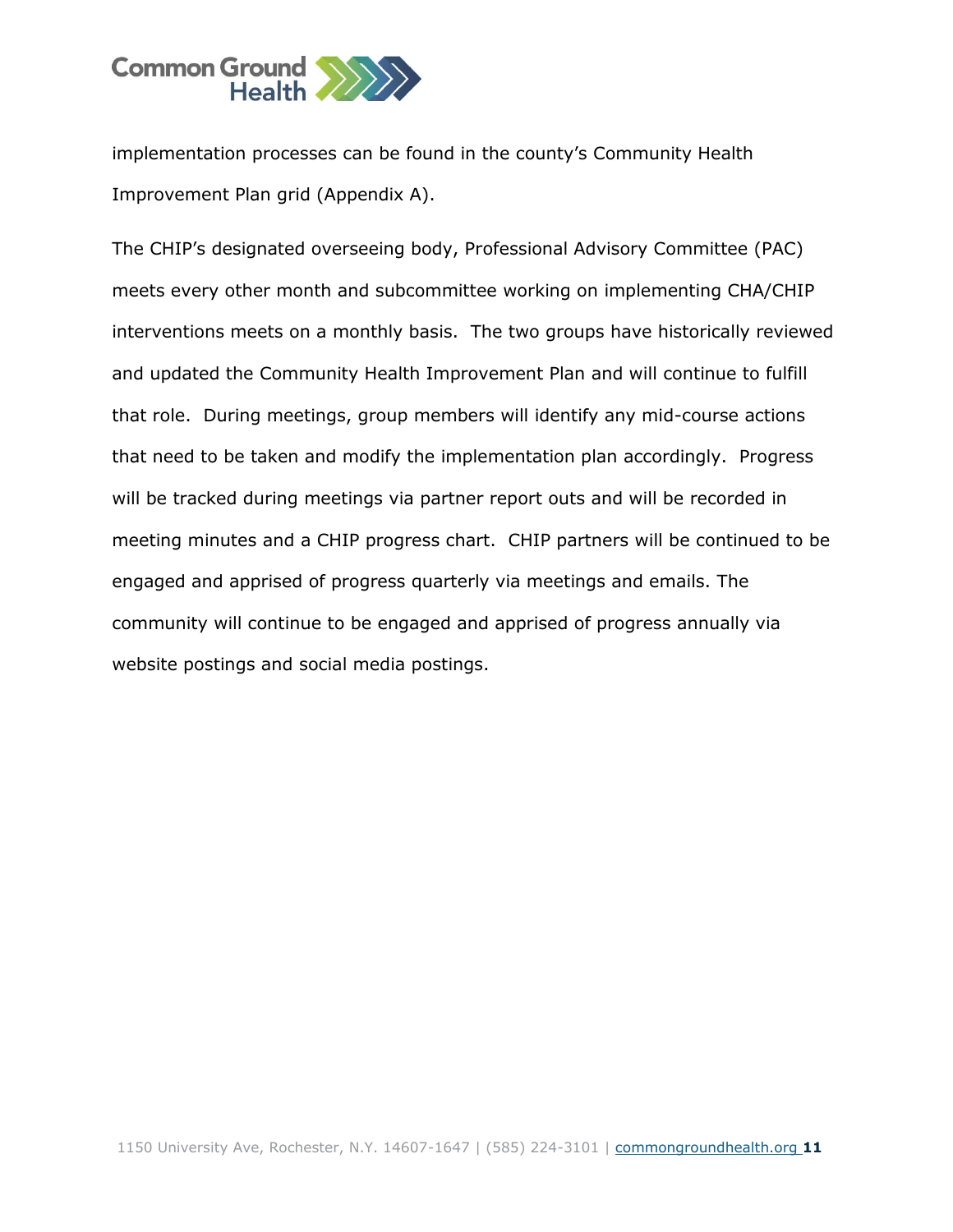

# **2019-2021 Schuyler County Community Health Improvement Plan**

**Partners**

| <b>Schuyler County Public Health</b>               |  |  |  |  |  |
|----------------------------------------------------|--|--|--|--|--|
| <b>Schuyler Hospital and Primary Care</b>          |  |  |  |  |  |
| Southern Tier Cancer Services Program              |  |  |  |  |  |
| U of R- Center for Community Health and Prevention |  |  |  |  |  |
| <b>S2ay Rural Health Network</b>                   |  |  |  |  |  |
| <b>Schuyler County Mental Health Clinic</b>        |  |  |  |  |  |
| <b>SAFE- Suicide Awareness for Everyone</b>        |  |  |  |  |  |
| <b>M.R. Hess Home Works</b>                        |  |  |  |  |  |
| Ryan Pruitt Awareness 24 (RPA 24)                  |  |  |  |  |  |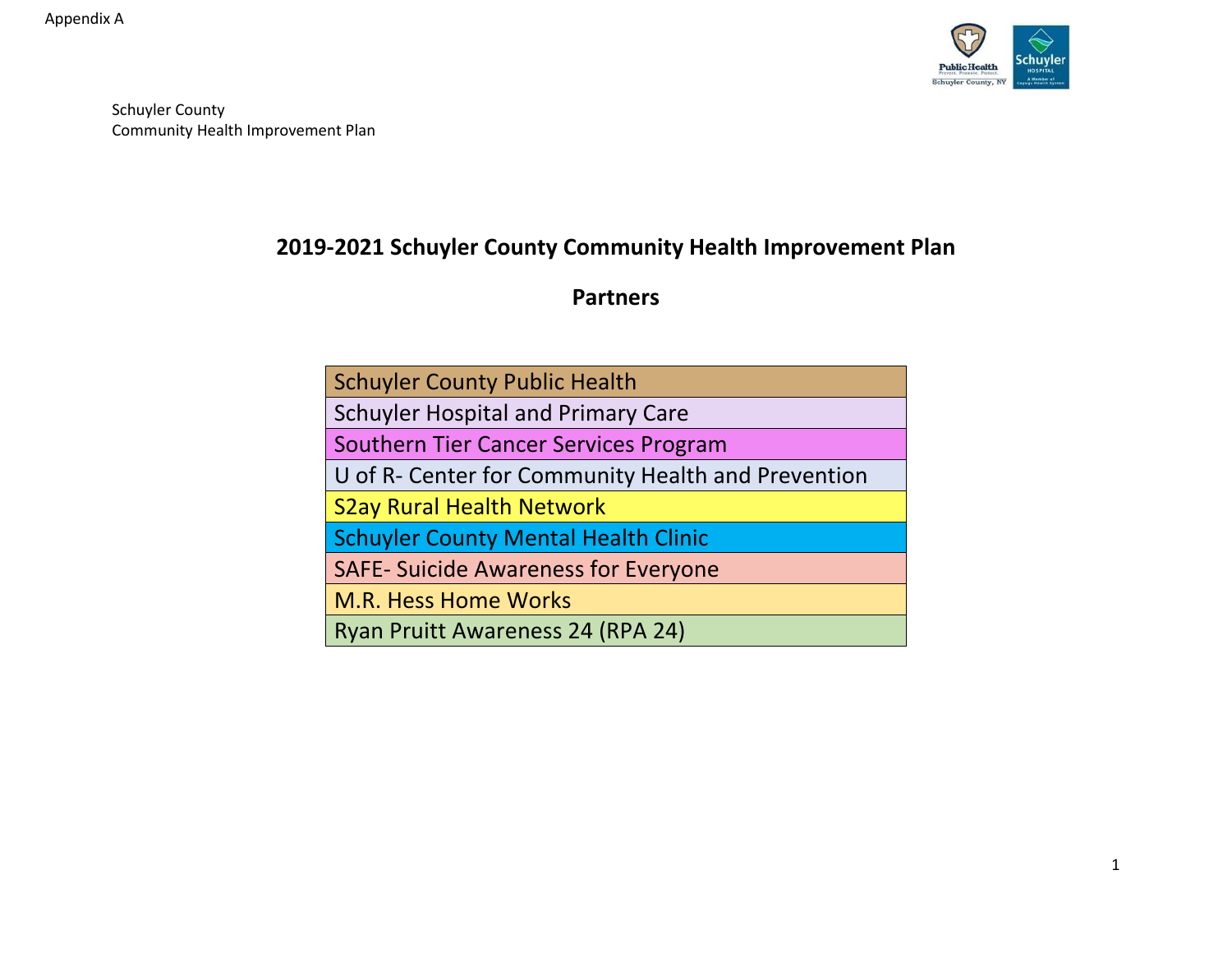

| <b>Priority: Prevent Chronic Diseases</b>                                      |                                              |                                                                                                              |                                                 |                                                                                                                                                               |                                     |  |  |  |  |
|--------------------------------------------------------------------------------|----------------------------------------------|--------------------------------------------------------------------------------------------------------------|-------------------------------------------------|---------------------------------------------------------------------------------------------------------------------------------------------------------------|-------------------------------------|--|--|--|--|
|                                                                                | Focus Area 4: Preventive care and management |                                                                                                              |                                                 |                                                                                                                                                               |                                     |  |  |  |  |
|                                                                                |                                              |                                                                                                              | Timeframe: To be completed by December 31, 2021 |                                                                                                                                                               |                                     |  |  |  |  |
|                                                                                |                                              |                                                                                                              | Goal 4.1 Increase cancer screening rates        |                                                                                                                                                               |                                     |  |  |  |  |
|                                                                                |                                              |                                                                                                              |                                                 | Outcome Objective: 4.1.3 Increase the percentage of adults who receive a colorectal cancer screening based on the most recent guidelines (age 50-75 years) by |                                     |  |  |  |  |
|                                                                                |                                              |                                                                                                              | 5% by December 2021.                            |                                                                                                                                                               |                                     |  |  |  |  |
| Intervention/<br><b>Partner Role</b><br><b>Process</b><br>2019<br>2020<br>2021 |                                              |                                                                                                              |                                                 |                                                                                                                                                               |                                     |  |  |  |  |
| Strategies/                                                                    | <b>Measures</b>                              | and                                                                                                          |                                                 |                                                                                                                                                               |                                     |  |  |  |  |
| <b>Activities</b>                                                              |                                              | <b>Resources</b>                                                                                             |                                                 |                                                                                                                                                               |                                     |  |  |  |  |
| 4.1.3 Use                                                                      | Number of                                    | <b>Southern Tier</b>                                                                                         | NY CSP will continue to provide                 | NY CSP will continue to provide social                                                                                                                        | NY CSP will continue to provide     |  |  |  |  |
| small media                                                                    | advertisem                                   | Cancer                                                                                                       | social media toolkit, that can be               | media toolkit, that can be shared to                                                                                                                          | social media toolkit, that can be   |  |  |  |  |
| such as                                                                        | ents                                         | <b>Services</b>                                                                                              | shared to Facebook for daily and                | Facebook for daily and weekly post,                                                                                                                           | shared to Facebook for daily and    |  |  |  |  |
| videos,                                                                        | promote                                      | weekly post, Press releases,<br>Press releases, Commercials.<br>weekly post, Press releases,<br>Program-cost |                                                 |                                                                                                                                                               |                                     |  |  |  |  |
| printed                                                                        | cancer                                       | of billboard                                                                                                 | Commercials. Investigate if they                | <b>Billboard for March 2020</b>                                                                                                                               | Commercials.                        |  |  |  |  |
| materials                                                                      | screenings.                                  | and time of                                                                                                  | NYCSP can provide billboard. Post               |                                                                                                                                                               |                                     |  |  |  |  |
| (letters,                                                                      | Percent of                                   | employee                                                                                                     | billboard                                       |                                                                                                                                                               |                                     |  |  |  |  |
| brochures,                                                                     | <b>CRC</b>                                   | spent on                                                                                                     |                                                 |                                                                                                                                                               |                                     |  |  |  |  |
| newsletters)                                                                   | promotion                                    | campaigning                                                                                                  |                                                 |                                                                                                                                                               |                                     |  |  |  |  |
| and health                                                                     | that target                                  | Schuyler                                                                                                     | Receive social media toolkit from               | Run ad in primary care center,                                                                                                                                | Schuyler Hospital does interviews   |  |  |  |  |
| communicatio                                                                   | low                                          | Hospital-2%                                                                                                  | NY CSP.                                         | lobbies of hospital (ER and main                                                                                                                              | with Doctors for live videos on     |  |  |  |  |
| n to build                                                                     | income.                                      | <b>FTE</b>                                                                                                   |                                                 | hospital), Facebook, brochures.                                                                                                                               | Facebook. Run ad in primary care    |  |  |  |  |
| public                                                                         |                                              |                                                                                                              |                                                 |                                                                                                                                                               | center, lobbies of hospital (ER and |  |  |  |  |
| awareness                                                                      |                                              |                                                                                                              |                                                 |                                                                                                                                                               | main hospital), Facebook,           |  |  |  |  |
| and demand.                                                                    |                                              |                                                                                                              |                                                 |                                                                                                                                                               | brochures.                          |  |  |  |  |
|                                                                                |                                              | U of R Center                                                                                                | Promotion of Healthy Living                     | Promotion of Healthy Living Classes                                                                                                                           | Promotion of Healthy Living Classes |  |  |  |  |
|                                                                                |                                              | for                                                                                                          | Classes in local media and hold                 | in local media. Facebook live events                                                                                                                          | in local media.                     |  |  |  |  |
|                                                                                |                                              | Community                                                                                                    | Healthy Living Classes.                         | with doctors to promote cancer                                                                                                                                |                                     |  |  |  |  |
|                                                                                |                                              | Health &                                                                                                     |                                                 | screening awareness.                                                                                                                                          |                                     |  |  |  |  |
|                                                                                |                                              | Prevention-                                                                                                  |                                                 |                                                                                                                                                               |                                     |  |  |  |  |
|                                                                                |                                              | 2% FTE and                                                                                                   |                                                 |                                                                                                                                                               |                                     |  |  |  |  |
|                                                                                |                                              | \$330/year                                                                                                   |                                                 |                                                                                                                                                               |                                     |  |  |  |  |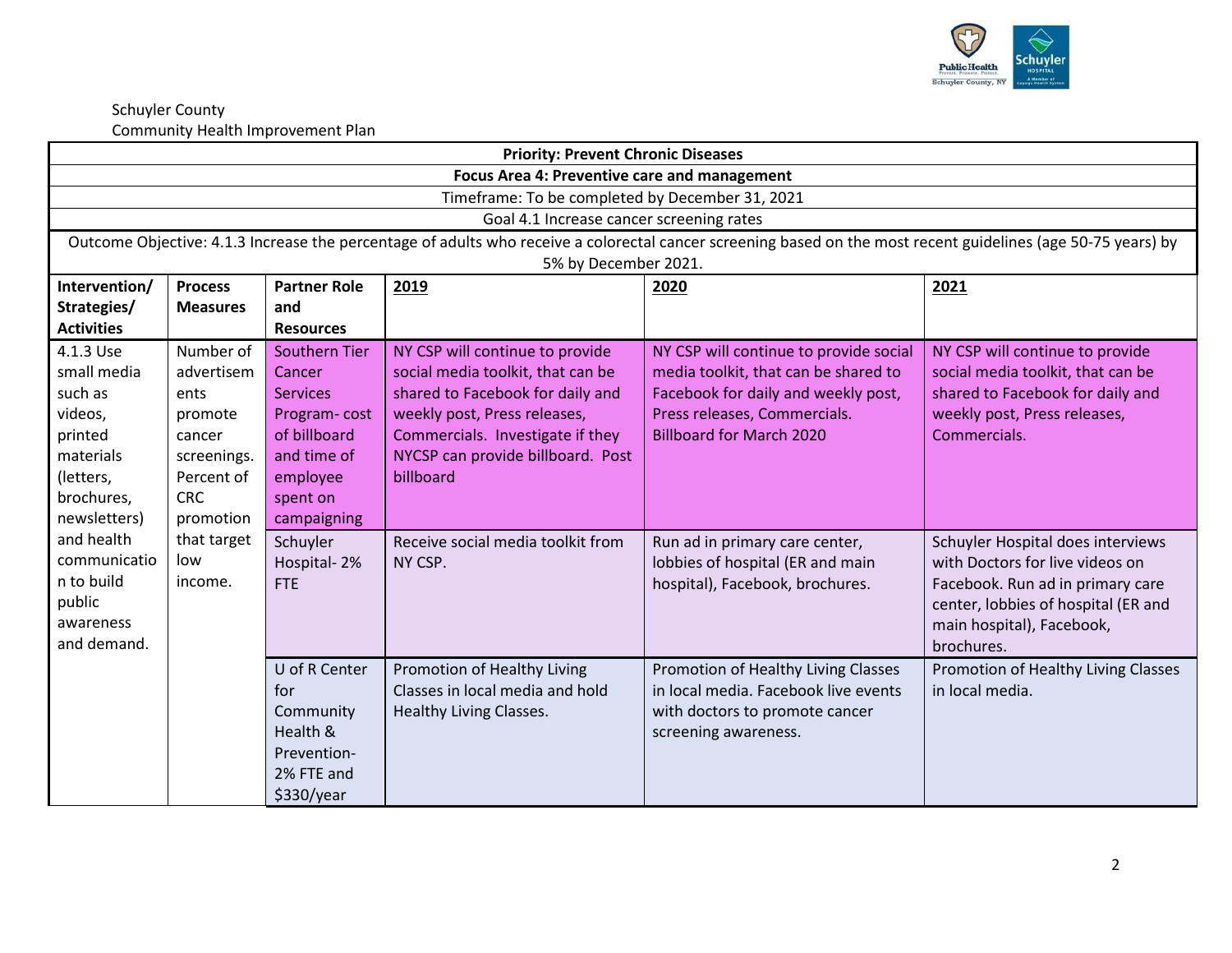

| <b>Priority: Prevent Chronic Diseases</b> |                                                     |                          |                                                 |                                                                                                                                                               |                                     |  |  |  |  |
|-------------------------------------------|-----------------------------------------------------|--------------------------|-------------------------------------------------|---------------------------------------------------------------------------------------------------------------------------------------------------------------|-------------------------------------|--|--|--|--|
|                                           | <b>Focus Area 4: Preventive care and management</b> |                          |                                                 |                                                                                                                                                               |                                     |  |  |  |  |
|                                           |                                                     |                          | Timeframe: To be completed by December 31, 2021 |                                                                                                                                                               |                                     |  |  |  |  |
|                                           |                                                     |                          | Goal 4.1 Increase cancer screening rates        |                                                                                                                                                               |                                     |  |  |  |  |
|                                           |                                                     |                          |                                                 | Outcome Objective: 4.1.3 Increase the percentage of adults who receive a colorectal cancer screening based on the most recent guidelines (age 50-75 years) by |                                     |  |  |  |  |
|                                           |                                                     |                          | 5% by December 2021.                            |                                                                                                                                                               |                                     |  |  |  |  |
| Intervention/                             | <b>Process</b>                                      | <b>Partner Role and</b>  | 2019                                            | 2020                                                                                                                                                          | 2021                                |  |  |  |  |
| Strategies/                               | <b>Measures</b>                                     | <b>Resources</b>         |                                                 |                                                                                                                                                               |                                     |  |  |  |  |
| <b>Activities</b>                         |                                                     |                          |                                                 |                                                                                                                                                               |                                     |  |  |  |  |
| 4.1.3 Use                                 | Number of                                           | <b>Public Health</b>     | Receive social media tool kit                   | Public Health will do paid media                                                                                                                              | Public Health will do paid media    |  |  |  |  |
| small media                               | advertisem                                          | Department               | from NYCSP to be used in the                    | along with social media path, use                                                                                                                             | along with social media path, use   |  |  |  |  |
| such as                                   | ents                                                | 2-4% of public           | region. Use Inflatable colon                    | inflatable colon at events.                                                                                                                                   | inflatable colon at events. Run the |  |  |  |  |
| videos,                                   | promote                                             | health employee          | at local event to promote                       | Investigate billboard for Public Health                                                                                                                       | Ad for a billboard. Promotion of    |  |  |  |  |
| printed                                   | cancer                                              |                          | colorectal cancer screenings                    | to run Ad. Promotion of materials on                                                                                                                          | materials on colorectal cancer      |  |  |  |  |
| materials                                 | screenings.                                         |                          | and do social media post to                     | colorectal cancer screening with                                                                                                                              | screening with Montour Festival,    |  |  |  |  |
| (letters,                                 | Percent of                                          |                          | increase awareness for                          | Montour Festival, Food pantries, OFA                                                                                                                          | Food pantries, OFA Meal Sites.      |  |  |  |  |
| brochures,                                | <b>CRC</b>                                          |                          | screenings. Promote Health                      | <b>Meal Sites.</b>                                                                                                                                            |                                     |  |  |  |  |
| newsletters)                              | promotion                                           |                          | Living Class in Watkins Glen.                   |                                                                                                                                                               |                                     |  |  |  |  |
| and health                                | that target                                         | <b>S2AY Rural Health</b> | S2AY will promote Living                        | S2AY will promote Living Healthy                                                                                                                              | S2AY will promote Living Healthy    |  |  |  |  |
| communicatio                              | low                                                 | Network-5% of Full       | <b>Healthy Classes in Schuyler</b>              | <b>Classes in Schuyler County</b>                                                                                                                             | <b>Classes in Schuyler County</b>   |  |  |  |  |
| n to build                                | income.                                             | time staff towards       | County                                          |                                                                                                                                                               |                                     |  |  |  |  |
| public                                    |                                                     | social media             |                                                 |                                                                                                                                                               |                                     |  |  |  |  |
| awareness                                 |                                                     | promotion, website       |                                                 |                                                                                                                                                               |                                     |  |  |  |  |
| and demand.                               |                                                     | maintenance and          |                                                 |                                                                                                                                                               |                                     |  |  |  |  |
|                                           |                                                     | email distribution       |                                                 |                                                                                                                                                               |                                     |  |  |  |  |
|                                           |                                                     | for promotion.           |                                                 |                                                                                                                                                               |                                     |  |  |  |  |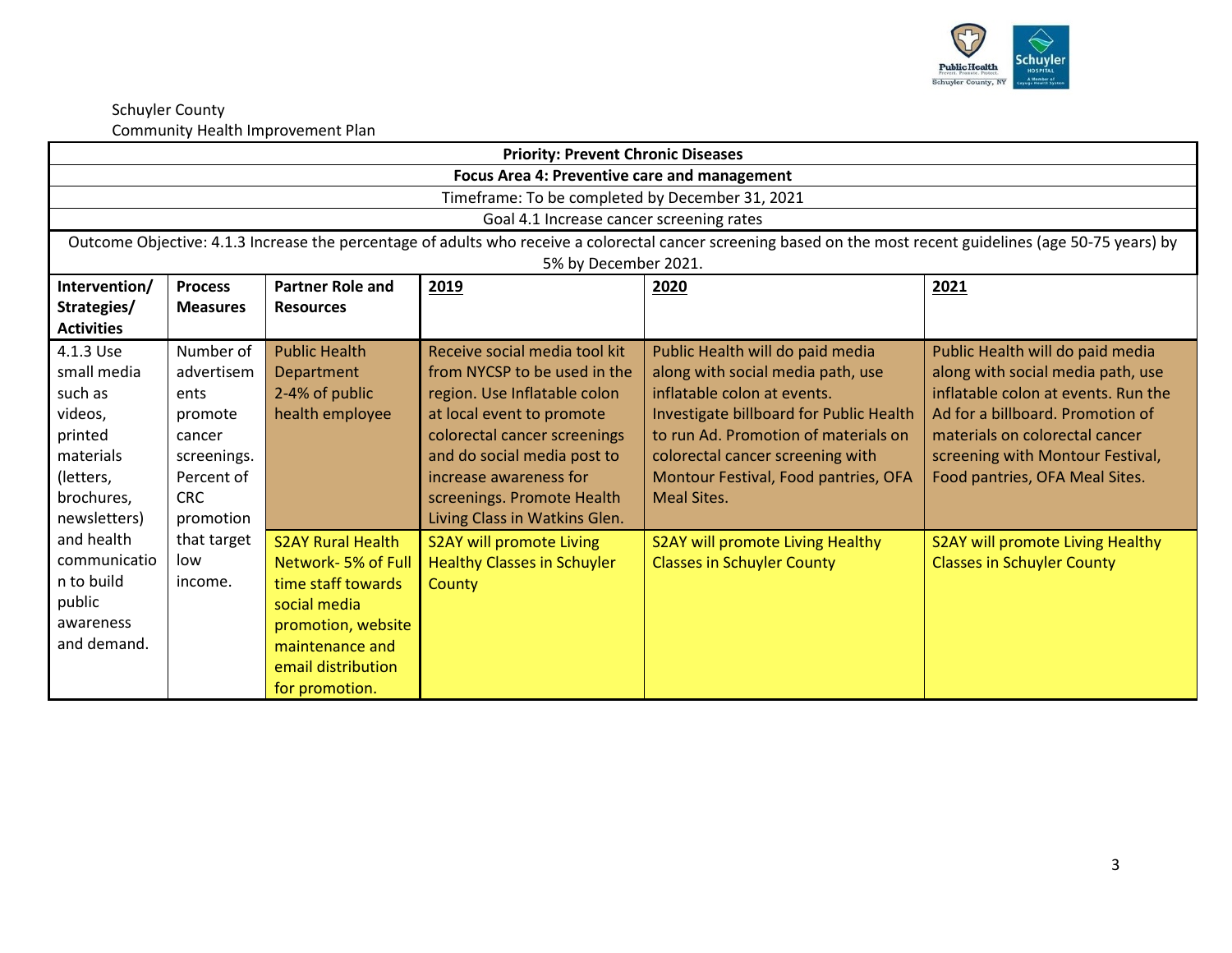

| <b>Priority: Prevent Chronic Diseases</b> |                                              |                                                                                                            |                                                              |                                                                                                                                                           |                                       |  |  |  |  |
|-------------------------------------------|----------------------------------------------|------------------------------------------------------------------------------------------------------------|--------------------------------------------------------------|-----------------------------------------------------------------------------------------------------------------------------------------------------------|---------------------------------------|--|--|--|--|
|                                           | Focus Area 4: Preventive care and management |                                                                                                            |                                                              |                                                                                                                                                           |                                       |  |  |  |  |
|                                           |                                              |                                                                                                            | Timeframe: To be completed by December 31, 2021              |                                                                                                                                                           |                                       |  |  |  |  |
|                                           |                                              |                                                                                                            | Goal 4.1 Increase cancer screening rates                     |                                                                                                                                                           |                                       |  |  |  |  |
|                                           |                                              |                                                                                                            |                                                              | Outcome Objective: Increase the percentage of adults who receive a colorectal cancer screening based on the most recent guidelines (adults with an annual |                                       |  |  |  |  |
|                                           |                                              |                                                                                                            | household income less than \$25,000) by 5% by December 2021. |                                                                                                                                                           |                                       |  |  |  |  |
| Intervention/                             | <b>Process</b>                               | <b>Partner Role</b>                                                                                        | 2019                                                         | 2020                                                                                                                                                      | 2021                                  |  |  |  |  |
| Strategies/                               | <b>Measures</b>                              | and                                                                                                        |                                                              |                                                                                                                                                           |                                       |  |  |  |  |
| <b>Activities</b>                         |                                              | <b>Resources</b>                                                                                           |                                                              |                                                                                                                                                           |                                       |  |  |  |  |
| 4.1.2 Conduct                             | Number of                                    | Schuyler                                                                                                   | Use inflatable colon to promote                              | Use inflatable colon to promote                                                                                                                           | Attend food pantries and mobile       |  |  |  |  |
| one-on-one                                | events                                       | <b>Public Health</b>                                                                                       | awareness about colorectal cancer                            | awareness about colorectal cancer at                                                                                                                      | food pantries to increase awareness   |  |  |  |  |
| (by phone or                              | attended                                     | 2-4% of Full<br>festivals. Attend 3 service clubs,<br>for screenings. Use inflatable colon<br>at festival. |                                                              |                                                                                                                                                           |                                       |  |  |  |  |
| in-person) and                            | and                                          | time public                                                                                                |                                                              | churches and OFA meal sites. Attend                                                                                                                       | to promote awareness about            |  |  |  |  |
| group                                     | promoted.                                    | health                                                                                                     |                                                              | local school events.                                                                                                                                      | colorectal cancer at festivals.       |  |  |  |  |
| education                                 |                                              | employee                                                                                                   |                                                              |                                                                                                                                                           |                                       |  |  |  |  |
| (presentation                             |                                              | U of R- Center                                                                                             | <b>Conduct Health Living Class</b>                           | Conduct Health Living Class through                                                                                                                       | Conduct Health Living Class through   |  |  |  |  |
| or other                                  |                                              | for                                                                                                        | through U of R.                                              | U of R. Provider webinar about                                                                                                                            | U of R.                               |  |  |  |  |
| interactive                               |                                              | Community                                                                                                  |                                                              | colorectal cancer by U of R.                                                                                                                              |                                       |  |  |  |  |
| session in a                              |                                              | Health &                                                                                                   |                                                              |                                                                                                                                                           |                                       |  |  |  |  |
| church, home,                             |                                              | Prevention-                                                                                                |                                                              |                                                                                                                                                           |                                       |  |  |  |  |
| senior center                             |                                              | 5% FTE and                                                                                                 |                                                              |                                                                                                                                                           |                                       |  |  |  |  |
| or other                                  |                                              | \$1010/ye                                                                                                  |                                                              |                                                                                                                                                           |                                       |  |  |  |  |
| setting                                   |                                              | <b>Southern Tier</b>                                                                                       | <b>Attend Harvest Festival to</b>                            | Provide referral service for NYCSP to                                                                                                                     | Provide referral service for NYCSP to |  |  |  |  |
|                                           |                                              | Cancer                                                                                                     | promote NYCSP program.                                       | local providers and local referral                                                                                                                        | local providers and local referral    |  |  |  |  |
|                                           |                                              | <b>Services</b>                                                                                            |                                                              | agencies.                                                                                                                                                 | agencies.                             |  |  |  |  |
|                                           |                                              | Program-time                                                                                               |                                                              |                                                                                                                                                           |                                       |  |  |  |  |
|                                           |                                              | spend on                                                                                                   |                                                              |                                                                                                                                                           |                                       |  |  |  |  |
|                                           |                                              | outreach and                                                                                               |                                                              |                                                                                                                                                           |                                       |  |  |  |  |
|                                           |                                              | requirement.                                                                                               |                                                              |                                                                                                                                                           |                                       |  |  |  |  |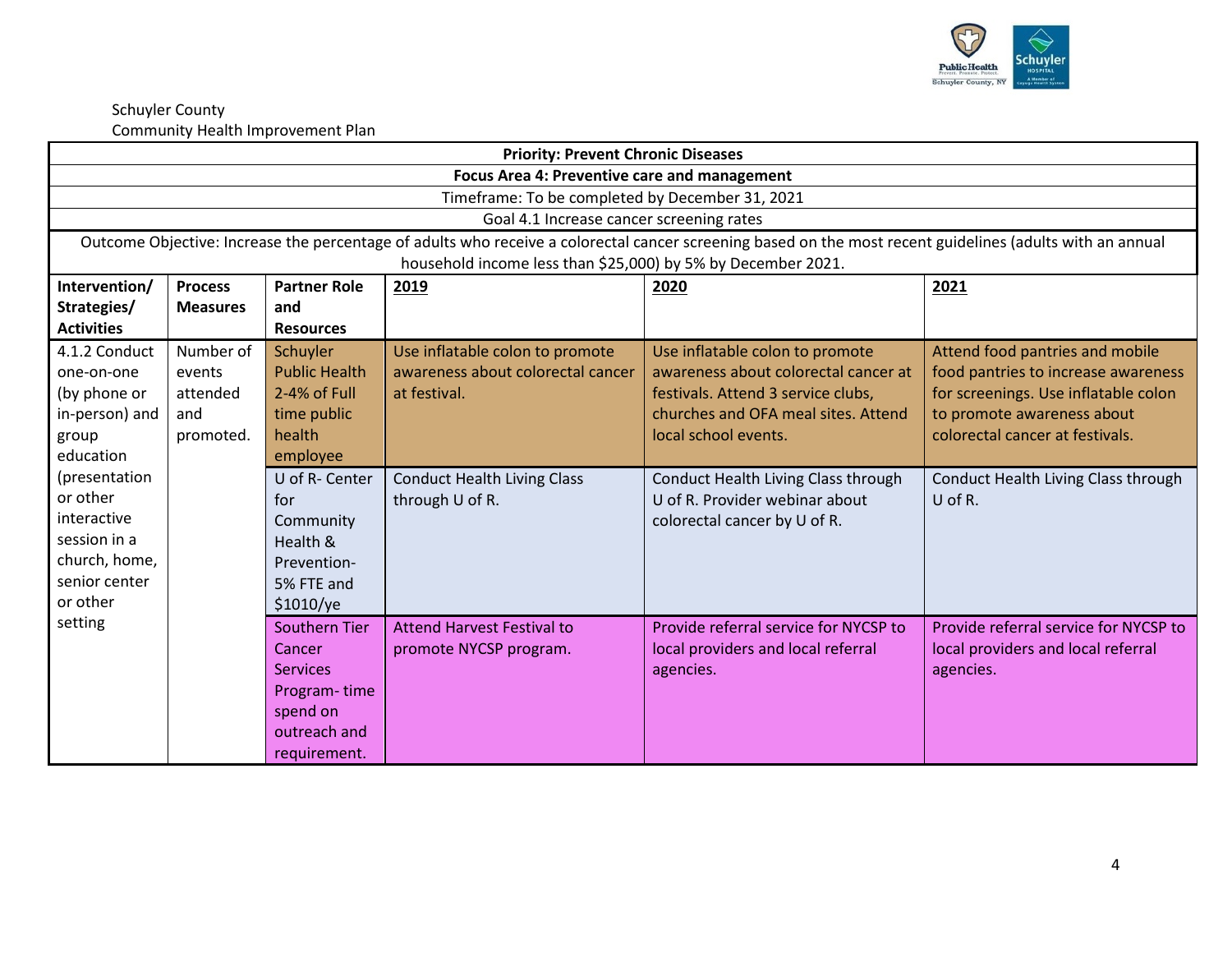

|                                                                                                                                                                                                                                                                                      | Priority: Promote Well-Being and Prevent Mental and Substance Use Disorders                     |                                                                                                                            |                                                                                                                                                                 |                                                                                                                                                                                                                                                                                                                                                                                                                    |                                                                                                                                                                                                                                                                                                                                                                                                                                                                                                     |  |  |  |
|--------------------------------------------------------------------------------------------------------------------------------------------------------------------------------------------------------------------------------------------------------------------------------------|-------------------------------------------------------------------------------------------------|----------------------------------------------------------------------------------------------------------------------------|-----------------------------------------------------------------------------------------------------------------------------------------------------------------|--------------------------------------------------------------------------------------------------------------------------------------------------------------------------------------------------------------------------------------------------------------------------------------------------------------------------------------------------------------------------------------------------------------------|-----------------------------------------------------------------------------------------------------------------------------------------------------------------------------------------------------------------------------------------------------------------------------------------------------------------------------------------------------------------------------------------------------------------------------------------------------------------------------------------------------|--|--|--|
|                                                                                                                                                                                                                                                                                      | <b>Focus Area 2: Prevent Mental and Substance User Disorders</b>                                |                                                                                                                            |                                                                                                                                                                 |                                                                                                                                                                                                                                                                                                                                                                                                                    |                                                                                                                                                                                                                                                                                                                                                                                                                                                                                                     |  |  |  |
|                                                                                                                                                                                                                                                                                      |                                                                                                 |                                                                                                                            |                                                                                                                                                                 | Timeframe: To be completed by December 31, 2021                                                                                                                                                                                                                                                                                                                                                                    |                                                                                                                                                                                                                                                                                                                                                                                                                                                                                                     |  |  |  |
|                                                                                                                                                                                                                                                                                      |                                                                                                 |                                                                                                                            |                                                                                                                                                                 | Goal 2.3 Prevent and address adverse childhood experiences                                                                                                                                                                                                                                                                                                                                                         |                                                                                                                                                                                                                                                                                                                                                                                                                                                                                                     |  |  |  |
|                                                                                                                                                                                                                                                                                      |                                                                                                 |                                                                                                                            |                                                                                                                                                                 | Outcome Objective: 2.3.2 Reduce indicated reports of abuse/maltreatment rate per 1,000 children and youth ages 0-17 years by 9% by December 2021. (Current                                                                                                                                                                                                                                                         |                                                                                                                                                                                                                                                                                                                                                                                                                                                                                                     |  |  |  |
|                                                                                                                                                                                                                                                                                      |                                                                                                 |                                                                                                                            |                                                                                                                                                                 | rate 45.2 per 1000-2017)                                                                                                                                                                                                                                                                                                                                                                                           |                                                                                                                                                                                                                                                                                                                                                                                                                                                                                                     |  |  |  |
| Intervention/Strategi                                                                                                                                                                                                                                                                | <b>Process</b>                                                                                  | Partner                                                                                                                    | 2019                                                                                                                                                            | 2020                                                                                                                                                                                                                                                                                                                                                                                                               | 2021                                                                                                                                                                                                                                                                                                                                                                                                                                                                                                |  |  |  |
| es/                                                                                                                                                                                                                                                                                  | <b>Measures</b>                                                                                 | <b>Role and</b>                                                                                                            |                                                                                                                                                                 |                                                                                                                                                                                                                                                                                                                                                                                                                    |                                                                                                                                                                                                                                                                                                                                                                                                                                                                                                     |  |  |  |
| <b>Activities</b>                                                                                                                                                                                                                                                                    |                                                                                                 | <b>Resources</b>                                                                                                           |                                                                                                                                                                 |                                                                                                                                                                                                                                                                                                                                                                                                                    |                                                                                                                                                                                                                                                                                                                                                                                                                                                                                                     |  |  |  |
| 2.3.1 Integrate<br>principles of trauma-<br>informed approach in<br>governance and<br>leadership, policy,<br>physical environment,<br>engagement and<br>involvement, cross<br>sector collaboration,<br>screening, assessment<br>and treatment<br>services, training and<br>workforce | Completio<br>n of<br>training;<br>change in<br>policies or<br>implemen<br>tation of<br>policies | Local<br>government<br>al unit-<br>Mental<br><b>Health Clinic</b><br>$-2%$ of FTE<br>of Mental<br><b>Health</b><br>Clinic. | Evaluate grant<br>opportunities for ACES<br>community support.<br><b>Evaluate community</b><br>readiness from<br>government and<br>leaders in the<br>community. | <b>Evaluate grant opportunities for ACES</b><br>community support. Training on ACEs for<br>mental health professional. Bring ACES to<br><b>Schuyler County government and leaders</b><br>with the community and evaluate<br>readiness for integration into protocols,<br>etc. Set up referral system for Mental<br>Health Clinic. Add ACES category to<br>monthly Quality Assurance meeting with<br>Mental Health. | Implement screening tool for ACES at<br>the Mental Health Clinic. Review and<br>update policies/protocol as it pertains<br>to ACES. Set up a baseline of ACES<br>scores and determine an evaluation<br>process for effectiveness of processes<br>addressing ACES. Full implementation<br>of ACES intervention together with<br>community partners. Collect data on<br>ACES to review impact on community.<br>Discuss with community partners<br>about sustaining efforts with ACES<br>intervention. |  |  |  |
| development,<br>progress monitoring<br>and quality assurance,<br>financing and<br>evaluation.                                                                                                                                                                                        |                                                                                                 | 2% of FTE<br>Schuyler<br>Primary<br>Care Center,<br>2% of FTE<br>for Schuyler<br>Hospital                                  | Use existing protocols<br>to maintain patient<br>privacy in waiting<br>areas and check-in.                                                                      | Start training on ACES with primary care<br>providers, hospital social work providers<br>and emergency room providers.<br>Strengthen and increase coordination of<br>care with referral services for behavioral<br>health. Develop policies and procedures<br>for integrating trauma informed<br>approaches and follow-up.                                                                                         | Integrate behavioral telehealth<br>services with primary care. Implement<br>updated policies and procedures for<br>integrating trauma-informed<br>approaches and follow-up. Look at<br>integrating behavioral telehealth<br>services with Emergency Department.                                                                                                                                                                                                                                     |  |  |  |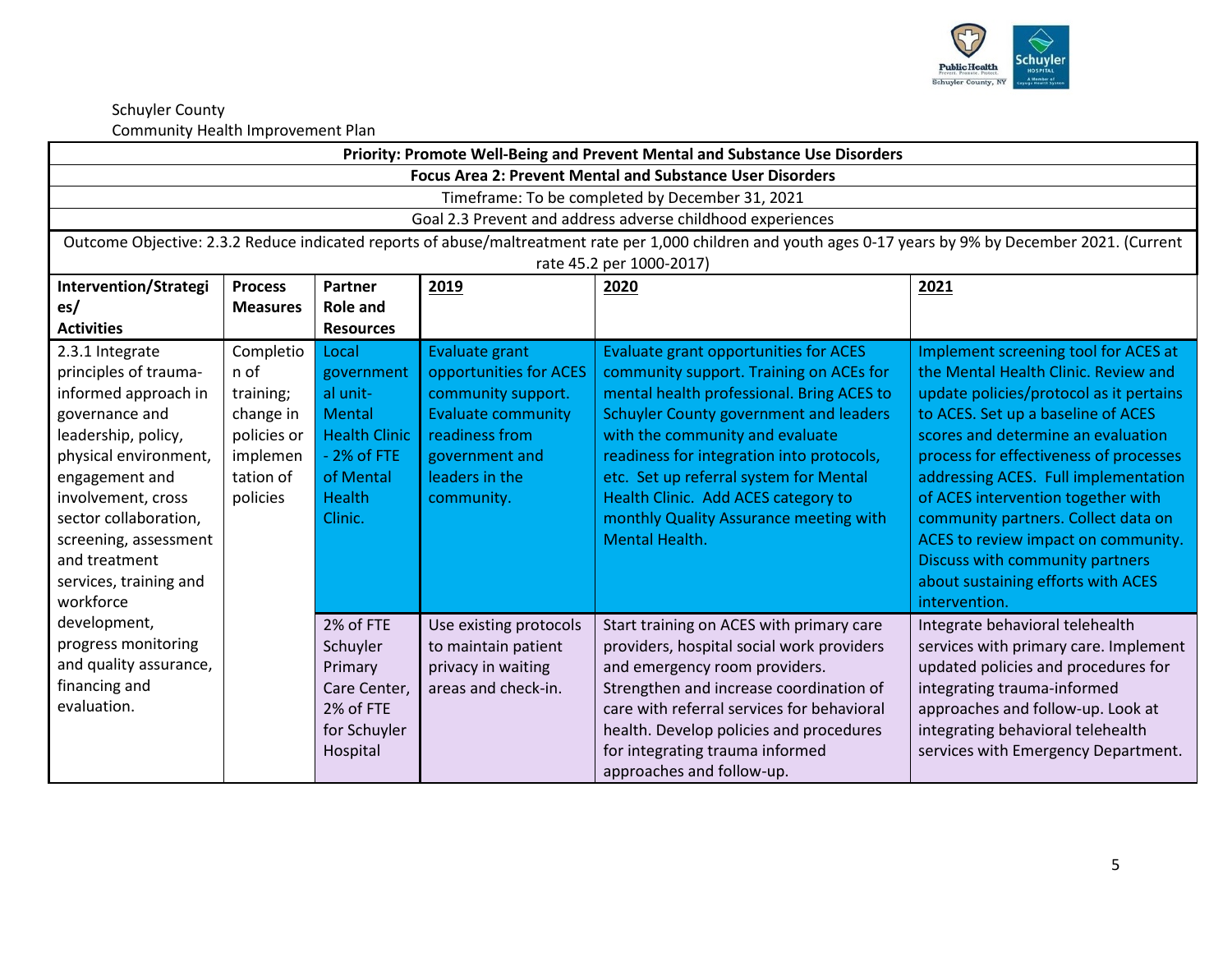

|                                | Priority: Promote Well-Being and Prevent Mental and Substance Use Disorders (continued from page 1) |                     |                                                                  |                                                                                                                                                   |                                |  |
|--------------------------------|-----------------------------------------------------------------------------------------------------|---------------------|------------------------------------------------------------------|---------------------------------------------------------------------------------------------------------------------------------------------------|--------------------------------|--|
|                                |                                                                                                     |                     | <b>Focus Area 2: Prevent Mental and Substance User Disorders</b> |                                                                                                                                                   |                                |  |
|                                |                                                                                                     |                     | Timeframe: To be completed by December 31, 2021                  |                                                                                                                                                   |                                |  |
|                                |                                                                                                     |                     | Goal 2.3 Prevent and address adverse childhood experiences       |                                                                                                                                                   |                                |  |
|                                |                                                                                                     |                     |                                                                  | Outcome Objective: 2.3.2 Reduce indicated reports of abuse/maltreatment rate per 1,000 children and youth ages 0-17 years by 9% by December 2021. |                                |  |
|                                |                                                                                                     |                     | (Current rate 45.2 per 1000-2017)                                |                                                                                                                                                   |                                |  |
| <b>Intervention/Strategies</b> | <b>Process Measures</b>                                                                             | <b>Partner Role</b> | 2019                                                             | 2020                                                                                                                                              | 2021                           |  |
| /Activities                    |                                                                                                     | and                 |                                                                  |                                                                                                                                                   |                                |  |
|                                |                                                                                                     | <b>Resources</b>    |                                                                  |                                                                                                                                                   |                                |  |
| 2.3.1 Integrate                | Completion of                                                                                       | 2% FTE Public       | Identify training needs                                          | Start training for ACES and                                                                                                                       | Evaluate internal practices to |  |
| principles of trauma-          | training; change in                                                                                 | Health              | for Public Health staff on                                       | trauma informed care. Partner                                                                                                                     | determine whether they are     |  |
| informed approach in           | policies or                                                                                         | Employee            | trauma informed care                                             | with and support Mental                                                                                                                           | aligned with trauma informed   |  |
| governance and                 | implementation of                                                                                   |                     | and ACES.                                                        | Health Clinic in discussion with                                                                                                                  | approaches and ACES. Update    |  |
| leadership, policy,            | policies                                                                                            |                     |                                                                  | government leaders and                                                                                                                            | internal practices as          |  |
| physical environment,          |                                                                                                     |                     |                                                                  | community on determining                                                                                                                          | necessary.                     |  |
| engagement and                 |                                                                                                     |                     |                                                                  | community readiness for ACES                                                                                                                      |                                |  |
| involvement, cross             |                                                                                                     |                     |                                                                  | and trauma informed care.                                                                                                                         |                                |  |
| sector collaboration,          |                                                                                                     | <b>S2AY Rural</b>   | <b>Conduct regional ACES</b>                                     | Continue to promote                                                                                                                               | Continue to promote            |  |
| screening, assessment          |                                                                                                     | <b>Health</b>       | community presentations                                          | informational events on ACES                                                                                                                      | informational events on ACES   |  |
| and treatment services,        | Completion of                                                                                       | Network-5%          | for awareness and                                                | and Resilience in communities.                                                                                                                    | and Resilience in              |  |
| training and workforce         | educational                                                                                         | FTE                 | education.                                                       |                                                                                                                                                   | communities.                   |  |
| development, progress          | conferences and                                                                                     |                     |                                                                  |                                                                                                                                                   |                                |  |
| monitoring and quality         | community                                                                                           |                     |                                                                  |                                                                                                                                                   |                                |  |
| assurance, financing and       | awareness events.                                                                                   |                     |                                                                  |                                                                                                                                                   |                                |  |
| evaluation.                    |                                                                                                     |                     |                                                                  |                                                                                                                                                   |                                |  |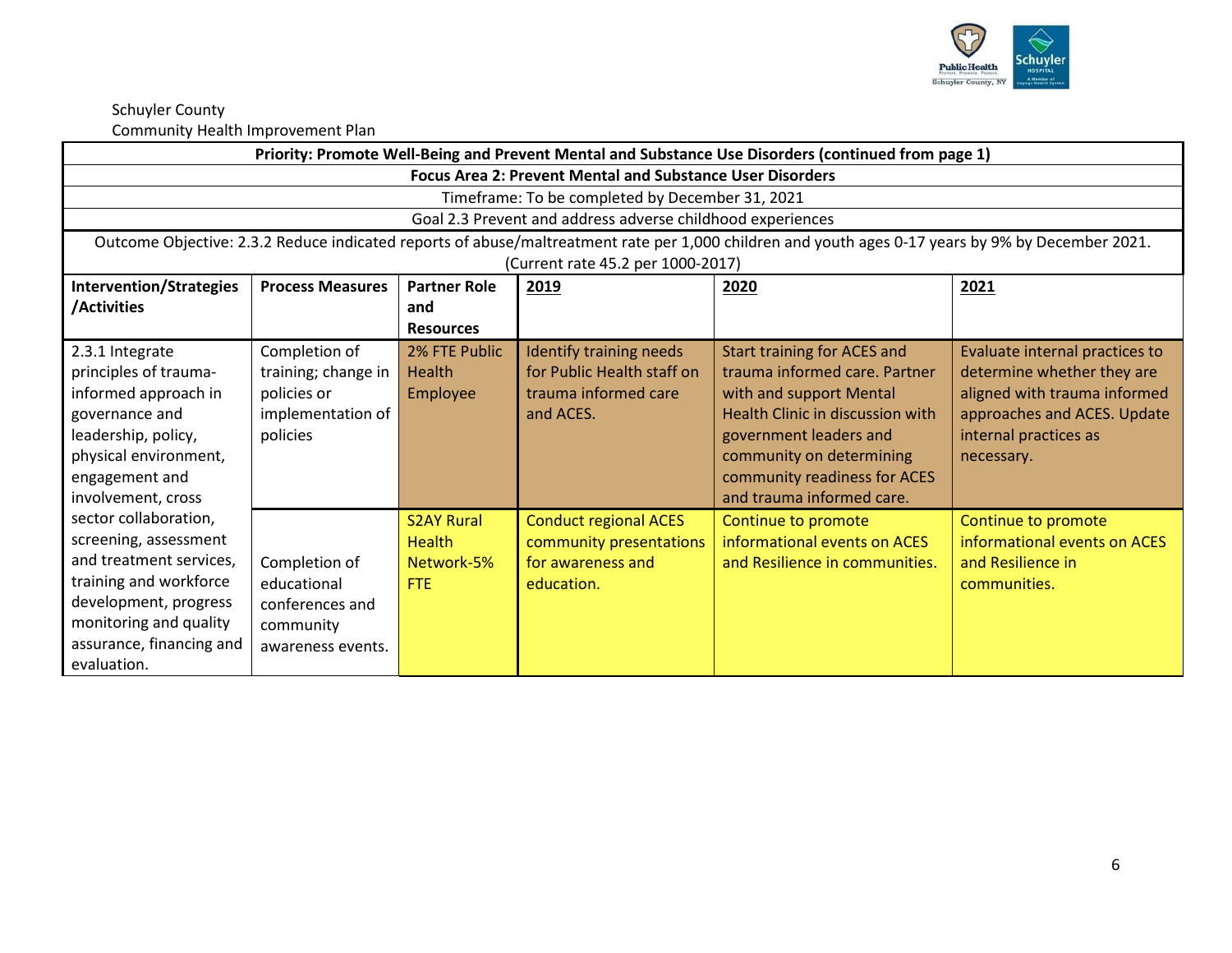

| Priority: Promote Well-Being and Prevent Mental and Substance Use Disorders   |                                                                                                   |                                                               |                                                                                                                                                    |                                                                                                                                                 |                                                                                                                                                                                                       |  |
|-------------------------------------------------------------------------------|---------------------------------------------------------------------------------------------------|---------------------------------------------------------------|----------------------------------------------------------------------------------------------------------------------------------------------------|-------------------------------------------------------------------------------------------------------------------------------------------------|-------------------------------------------------------------------------------------------------------------------------------------------------------------------------------------------------------|--|
|                                                                               |                                                                                                   |                                                               | <b>Focus Area 2: Prevent Mental and Substance User Disorders</b>                                                                                   |                                                                                                                                                 |                                                                                                                                                                                                       |  |
|                                                                               |                                                                                                   |                                                               | Timeframe: To be completed by December 31, 2021                                                                                                    |                                                                                                                                                 |                                                                                                                                                                                                       |  |
|                                                                               |                                                                                                   |                                                               | Goal 2.3 Prevent and address adverse childhood experiences                                                                                         |                                                                                                                                                 |                                                                                                                                                                                                       |  |
|                                                                               |                                                                                                   |                                                               | (Current rate 45.2 per 1000-2017)                                                                                                                  |                                                                                                                                                 | Outcome Objective: 2.3.2 Reduce indicated reports of abuse/maltreatment rate per 1,000 children and youth ages 0-17 years by 9% by December 2021.                                                     |  |
| Intervention/<br>Strategies/<br><b>Activities</b>                             | <b>Process Measures</b><br><b>Partner Role</b><br>2020<br>2021<br>2019<br>and<br><b>Resources</b> |                                                               |                                                                                                                                                    |                                                                                                                                                 |                                                                                                                                                                                                       |  |
| 2.3.2 Address<br>Adverse<br>Childhood<br>Experiences<br>and other<br>types of | Percent of primary care<br>settings that screen for ACES                                          | Local<br>governmental<br>unit-Mental<br><b>Health Clinic</b>  | <b>Assemble community</b><br>partners to address ACES<br>in primary care setting                                                                   | Offer and complete<br>education about ACES and<br>referral system.                                                                              | Implement screening tool for<br>ACES at the mental health clinic.<br>Offer and complete education<br>about ACES and referral system.<br>Work with primary care on<br>evaluation of ACES intervention. |  |
| trauma in the<br>primary care<br>setting.                                     |                                                                                                   | 2% of FTE<br>Schuyler<br><b>Primary Care</b><br><b>Center</b> | Start conversation with<br><b>EMR on getting ACES</b><br>screening questions<br>entered into ECW.                                                  | Training for ACES, end of<br>year start using ACES<br>screening tool.                                                                           | <b>Evaluate ACES Screening process</b><br>and update protocols as needed.                                                                                                                             |  |
|                                                                               |                                                                                                   | 2% FTE Public<br>Health<br>Employee                           | Identify and share<br>resources on ACES<br>screening with Schuyler<br><b>Primary Care and other</b><br>organizations<br>participating in the CHIP. | Identify and share resources<br>on ACES screening with<br><b>Schuyler Primary Care and</b><br>other organizations<br>participating in the CHIP. | Identify and share resources on<br>ACES screening with Schuyler<br><b>Primary Care and other</b><br>organizations participating in the<br>CHIP.                                                       |  |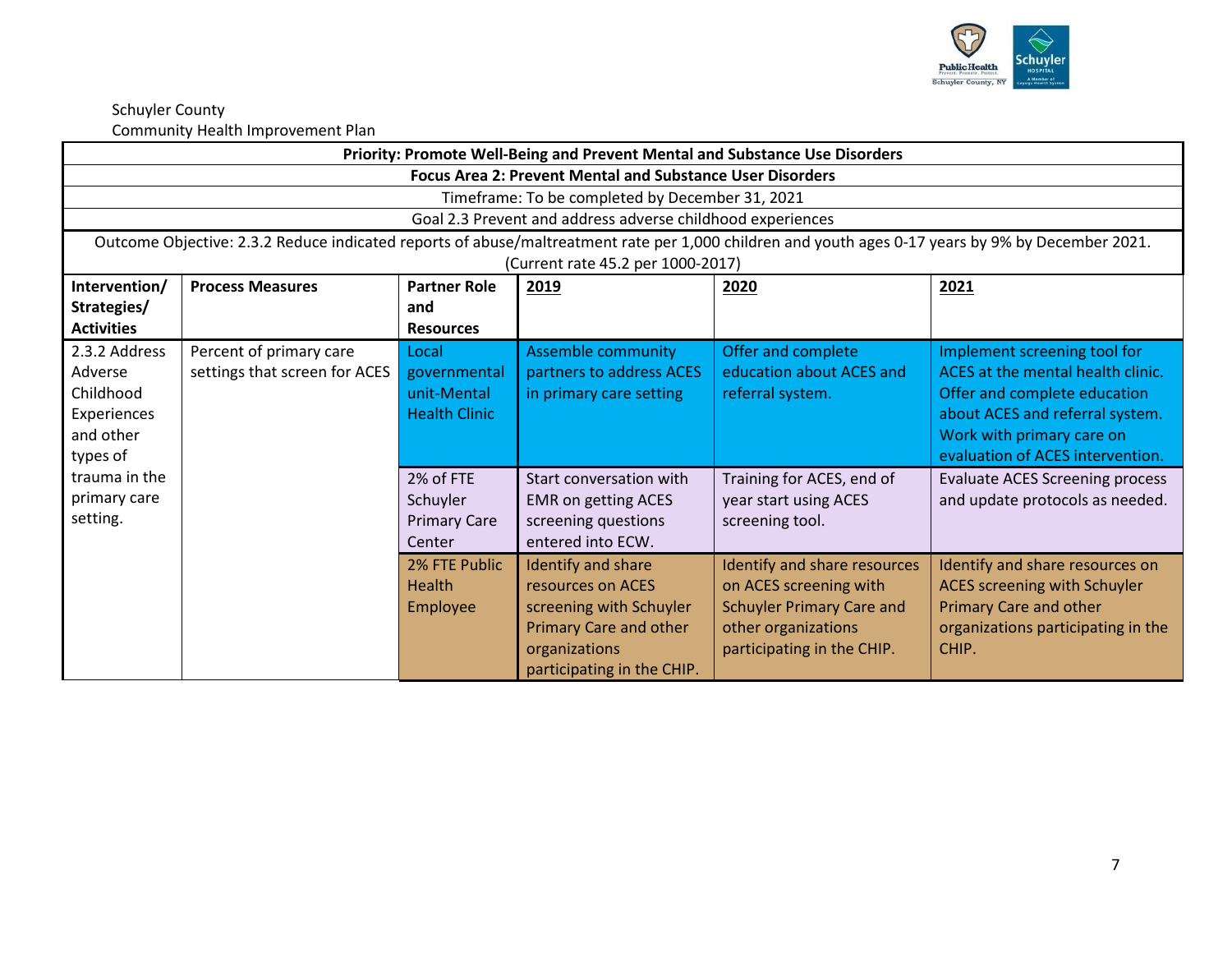

|                                                                                                                | Community incarting inprovement right<br>Priority: Promote Well-Being and Prevent Mental and Substance Use Disorders |                                                              |                                                                                  |                                                                                                                                                                                                      |                                                                                                                                                                                                                                                              |  |  |
|----------------------------------------------------------------------------------------------------------------|----------------------------------------------------------------------------------------------------------------------|--------------------------------------------------------------|----------------------------------------------------------------------------------|------------------------------------------------------------------------------------------------------------------------------------------------------------------------------------------------------|--------------------------------------------------------------------------------------------------------------------------------------------------------------------------------------------------------------------------------------------------------------|--|--|
|                                                                                                                |                                                                                                                      |                                                              | <b>Focus Area 2: Prevent Mental and Substance User Disorders</b>                 |                                                                                                                                                                                                      |                                                                                                                                                                                                                                                              |  |  |
|                                                                                                                |                                                                                                                      |                                                              | Timeframe: To be completed by December 31, 2021                                  |                                                                                                                                                                                                      |                                                                                                                                                                                                                                                              |  |  |
|                                                                                                                |                                                                                                                      |                                                              | Goal 2.3 Prevent and address adverse childhood experiences                       |                                                                                                                                                                                                      |                                                                                                                                                                                                                                                              |  |  |
|                                                                                                                |                                                                                                                      |                                                              | (Current rate 45.2 per 1000-2017)                                                |                                                                                                                                                                                                      | Outcome Objective 2.3.2 Reduce indicated reports of abuse/maltreatment rate per 1,000 children and youth ages 0-17 years by 9% by December 2021.                                                                                                             |  |  |
| Intervention/                                                                                                  | <b>Process Measures</b>                                                                                              | <b>Partner Role</b>                                          | 2019                                                                             | 2020                                                                                                                                                                                                 | 2021                                                                                                                                                                                                                                                         |  |  |
| Strategies/                                                                                                    |                                                                                                                      | and                                                          |                                                                                  |                                                                                                                                                                                                      |                                                                                                                                                                                                                                                              |  |  |
| <b>Activities</b>                                                                                              |                                                                                                                      | <b>Resources</b>                                             |                                                                                  |                                                                                                                                                                                                      |                                                                                                                                                                                                                                                              |  |  |
| 2.3.2 Address<br>Adverse<br>Childhood<br>Experiences<br>and other<br>types of<br>trauma in the<br>primary care | Percent of support referrals<br>followed through on within<br>six month of being screened<br>for ACEs                | Local<br>governmental<br>unit-Mental<br><b>Health Clinic</b> | <b>Assemble community</b><br>partners to address ACES<br>in primary care setting | Offer and complete<br>education about ACES and<br>referral system.                                                                                                                                   | Implement screening tool for<br>ACES in the mental health clinic<br>Conduct ongoing outreach about<br><b>ACES</b> and referral system. Work<br>with Schuyler Primary Care on<br>evaluation of ACES intervention,<br>looking at referrals and ACES<br>scores. |  |  |
| setting.                                                                                                       |                                                                                                                      | 2% of FTE<br>Schuyler<br><b>Primary Care</b><br>Center       | Use existing referral<br>process for mental health<br>services.                  | Work with Mental Health<br>Clinic on strengthening the<br>referral process and follow<br>through. Develop policies<br>and procedures for<br>integrating trauma informed<br>approaches and follow-up. | Evaluate ACES follow up process<br>and update protocols as needed.                                                                                                                                                                                           |  |  |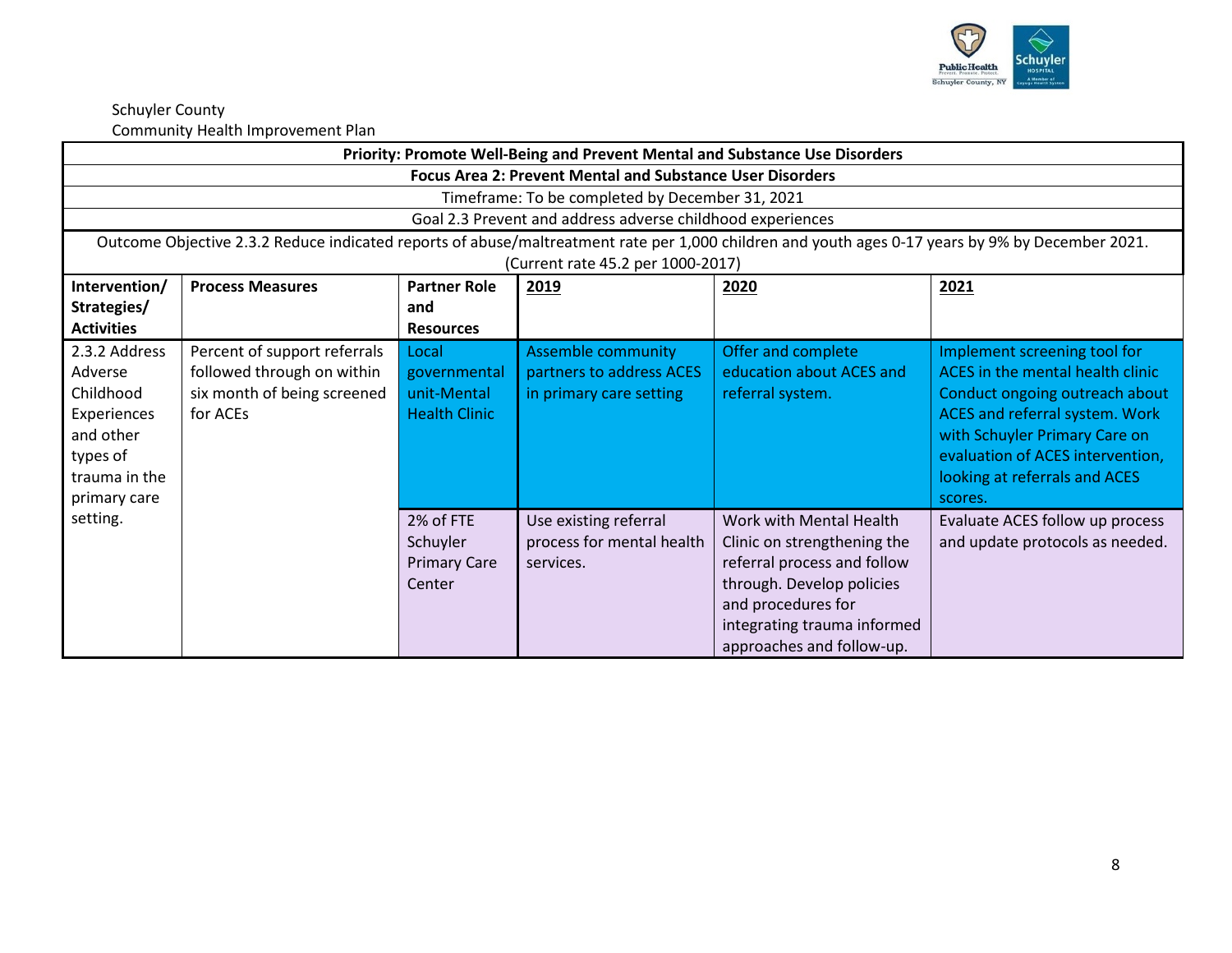

|                            |                                                                  |                      | Priority: Promote Well-Being and Prevent Mental and Substance Use Disorders            |                                  |                                     |  |  |  |
|----------------------------|------------------------------------------------------------------|----------------------|----------------------------------------------------------------------------------------|----------------------------------|-------------------------------------|--|--|--|
|                            | <b>Focus Area 2: Prevent Mental and Substance User Disorders</b> |                      |                                                                                        |                                  |                                     |  |  |  |
|                            |                                                                  |                      | Timeframe: To be completed by December 31, 2021                                        |                                  |                                     |  |  |  |
|                            |                                                                  |                      | Goal 2.5 Prevent suicides                                                              |                                  |                                     |  |  |  |
| <b>Outcome Objectives:</b> |                                                                  |                      |                                                                                        |                                  |                                     |  |  |  |
|                            |                                                                  |                      | 2.5.2 Reduce the age-adjusted suicide mortality rate to 7 per 100,000 by December 2021 |                                  |                                     |  |  |  |
|                            |                                                                  |                      |                                                                                        |                                  |                                     |  |  |  |
| Intervention/              | <b>Process Measures</b>                                          | <b>Partner Role</b>  | 2019                                                                                   | 2020                             | 2021                                |  |  |  |
| Strategies/                |                                                                  | and Resources        |                                                                                        |                                  |                                     |  |  |  |
| <b>Activities</b>          |                                                                  |                      |                                                                                        |                                  |                                     |  |  |  |
| Intervention:              | Proportion who felt                                              | Local                | <b>Continue following policy</b>                                                       | <b>Continue following policy</b> | Continue following policy on        |  |  |  |
| 2.5.4 Identify             | comfortable applying                                             | governmental         | on clients who may be at                                                               | on clients who may be at         | clients who may be at risk.         |  |  |  |
| and support                | suicide prevention                                               | unit-Mental          | risk. Continue training with                                                           | risk. Continue training with     | <b>Continue training with Youth</b> |  |  |  |
| people at risk:            | skills, active listening,                                        | <b>Health Clinic</b> | Youth mental health first                                                              | Youth mental health first        | mental health first aid and         |  |  |  |
| Gatekeeper                 | problem-solving, anger                                           |                      | aid and exploring other                                                                | aid and exploring other          | exploring other partners who        |  |  |  |
| training, crisis           | management, and                                                  |                      | partners who would like to                                                             | partners who would like to       | would like to be trained or be      |  |  |  |
| intervention,              | stress management                                                |                      | be trained or be trained as                                                            | be trained or be trained as      | trained as trainers. Continue       |  |  |  |
| treatment for              | skills to identify and                                           |                      | trainers. Continue support                                                             | trainers. Continue support       | support and participation           |  |  |  |
| people at risk             | refer individuals at risk                                        |                      | and participation with SAFE                                                            | and participation with SAFE      | with SAFE coalition. Evaluate       |  |  |  |
| of suicide,                | for suicide to                                                   |                      | coalition. Evaluate with                                                               | coalition. Evaluate with         | with internal mental health         |  |  |  |
| treatment to               | appropriate care;                                                |                      | internal mental health                                                                 | internal mental health           | clinic staff and community          |  |  |  |
| prevent re-                | Proportion who were                                              |                      | clinic staff and community                                                             | clinic staff and community       | partners effectiveness of           |  |  |  |
| attempts,                  | knowledgeable about                                              |                      | partners effectiveness of                                                              | partners effectiveness of        | intervention on suicide             |  |  |  |
| postvention,               | the signs and                                                    |                      | intervention on suicide                                                                | intervention on suicide          | prevention activities. Adapt        |  |  |  |
| safe reporting             | symptoms of suicide as                                           |                      | prevention activities. Adapt                                                           | prevention activities. Adapt     | interventions as necessary          |  |  |  |
| and                        | well as the mental                                               |                      | interventions as necessary                                                             | interventions as necessary       | based on evaluation findings.       |  |  |  |
| messaging                  | health problems                                                  |                      | based on evaluation                                                                    | based on evaluation              |                                     |  |  |  |
| about suicides             | associated with suicide,                                         |                      | findings.                                                                              | findings.                        |                                     |  |  |  |
|                            | such as depression and                                           |                      |                                                                                        |                                  |                                     |  |  |  |
|                            | substance use                                                    |                      |                                                                                        |                                  |                                     |  |  |  |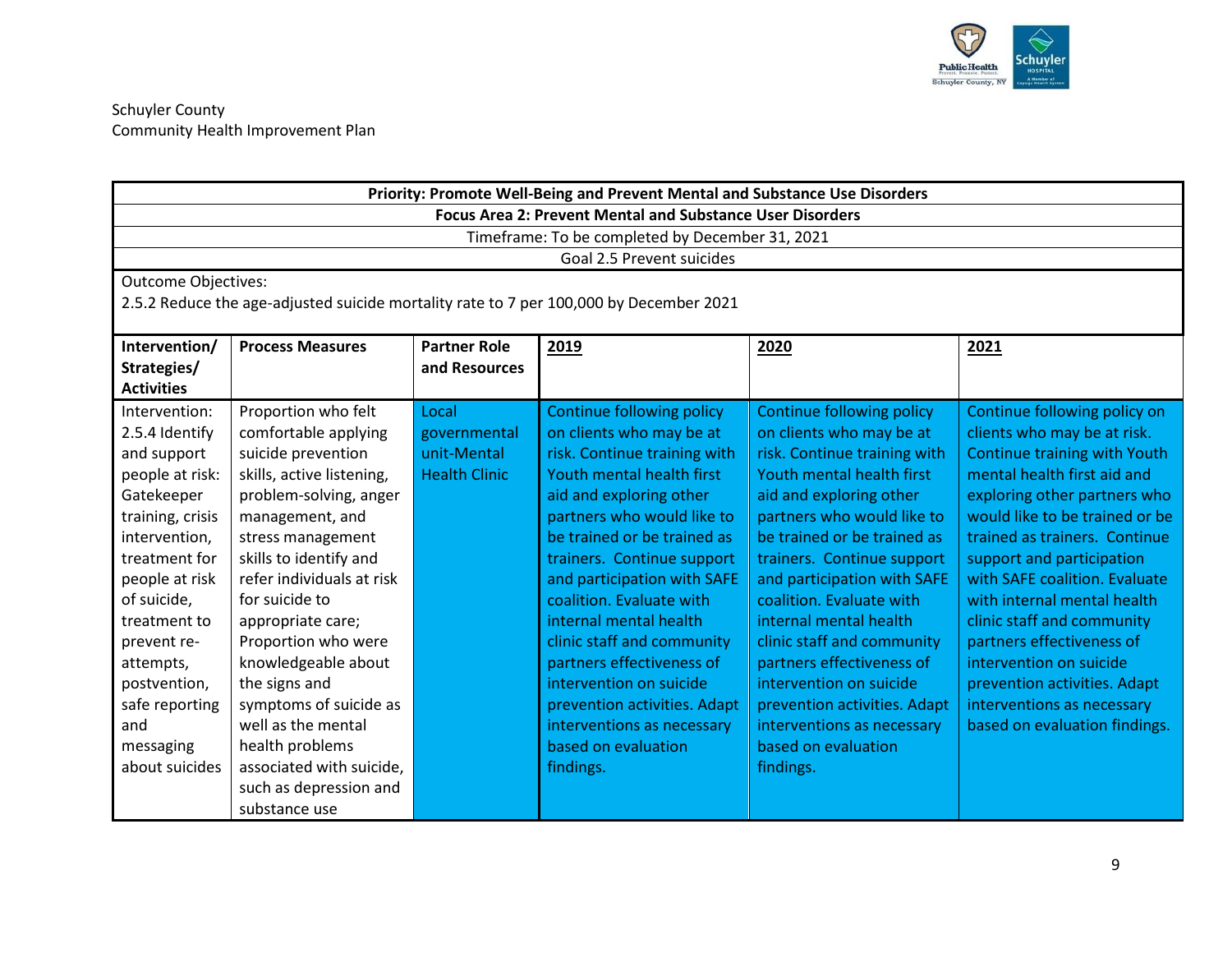

|                                                                  | Priority: Promote Well-Being and Prevent Mental and Substance Use Disorders |                     |                                                                                        |                                |                              |  |  |  |
|------------------------------------------------------------------|-----------------------------------------------------------------------------|---------------------|----------------------------------------------------------------------------------------|--------------------------------|------------------------------|--|--|--|
| <b>Focus Area 2: Prevent Mental and Substance User Disorders</b> |                                                                             |                     |                                                                                        |                                |                              |  |  |  |
|                                                                  | Timeframe: To be completed by December 31, 2021                             |                     |                                                                                        |                                |                              |  |  |  |
|                                                                  |                                                                             |                     | Goal 2.5 Prevent suicides                                                              |                                |                              |  |  |  |
| <b>Outcome Objectives:</b>                                       |                                                                             |                     |                                                                                        |                                |                              |  |  |  |
|                                                                  |                                                                             |                     | 2.5.2 Reduce the age-adjusted suicide mortality rate to 7 per 100,000 by December 2021 |                                |                              |  |  |  |
|                                                                  |                                                                             |                     |                                                                                        |                                |                              |  |  |  |
| Intervention/                                                    | <b>Process Measures</b>                                                     | <b>Partner Role</b> | 2019                                                                                   | 2020                           | 2021                         |  |  |  |
| Strategies/                                                      |                                                                             | and Resources       |                                                                                        |                                |                              |  |  |  |
| <b>Activities</b>                                                |                                                                             |                     |                                                                                        |                                |                              |  |  |  |
| Intervention:                                                    | Proportion who felt                                                         | Hospital-           | Identifying need for mental                                                            | Identify specific trainings to | Finalize and implement       |  |  |  |
| 2.5.4 Identify                                                   | comfortable applying                                                        | <b>Primary Care</b> | health crisis training for                                                             | complete (for example,         | written protocol for mental  |  |  |  |
| and support                                                      | suicide prevention                                                          | Center-2% of        | staff at Schuyler Primary                                                              | Mental Health First Aid or     | health first aid in Schuyler |  |  |  |
| people at risk:                                                  | skills, active listening,                                                   | FTE Schuyler        | Care.                                                                                  | QPR). Identify additional      | Primary Care Center.         |  |  |  |
| Gatekeeper                                                       | problem-solving, anger                                                      | <b>Primary Care</b> |                                                                                        | resources in the               |                              |  |  |  |
| training, crisis                                                 | management, and                                                             | Center              |                                                                                        | community that can be          |                              |  |  |  |
| intervention,                                                    | stress management                                                           |                     |                                                                                        | used during crisis             |                              |  |  |  |
| treatment for                                                    | skills to identify and                                                      |                     |                                                                                        | interventions.                 |                              |  |  |  |
| people at risk                                                   | refer individuals at risk                                                   |                     |                                                                                        |                                |                              |  |  |  |
| of suicide,                                                      | for suicide to                                                              |                     |                                                                                        |                                |                              |  |  |  |
| treatment to                                                     | appropriate care;                                                           |                     |                                                                                        |                                |                              |  |  |  |
| prevent re-                                                      | Proportion who were                                                         |                     |                                                                                        |                                |                              |  |  |  |
| attempts,                                                        | knowledgeable about                                                         |                     |                                                                                        |                                |                              |  |  |  |
| postvention,                                                     | the signs and                                                               |                     |                                                                                        |                                |                              |  |  |  |
| safe reporting                                                   | symptoms of suicide as                                                      |                     |                                                                                        |                                |                              |  |  |  |
| and                                                              | well as the mental                                                          |                     |                                                                                        |                                |                              |  |  |  |
| messaging                                                        | health problems                                                             |                     |                                                                                        |                                |                              |  |  |  |
| about suicides                                                   | associated with suicide,                                                    |                     |                                                                                        |                                |                              |  |  |  |
|                                                                  | such as depression and                                                      |                     |                                                                                        |                                |                              |  |  |  |
|                                                                  | substance use                                                               |                     |                                                                                        |                                |                              |  |  |  |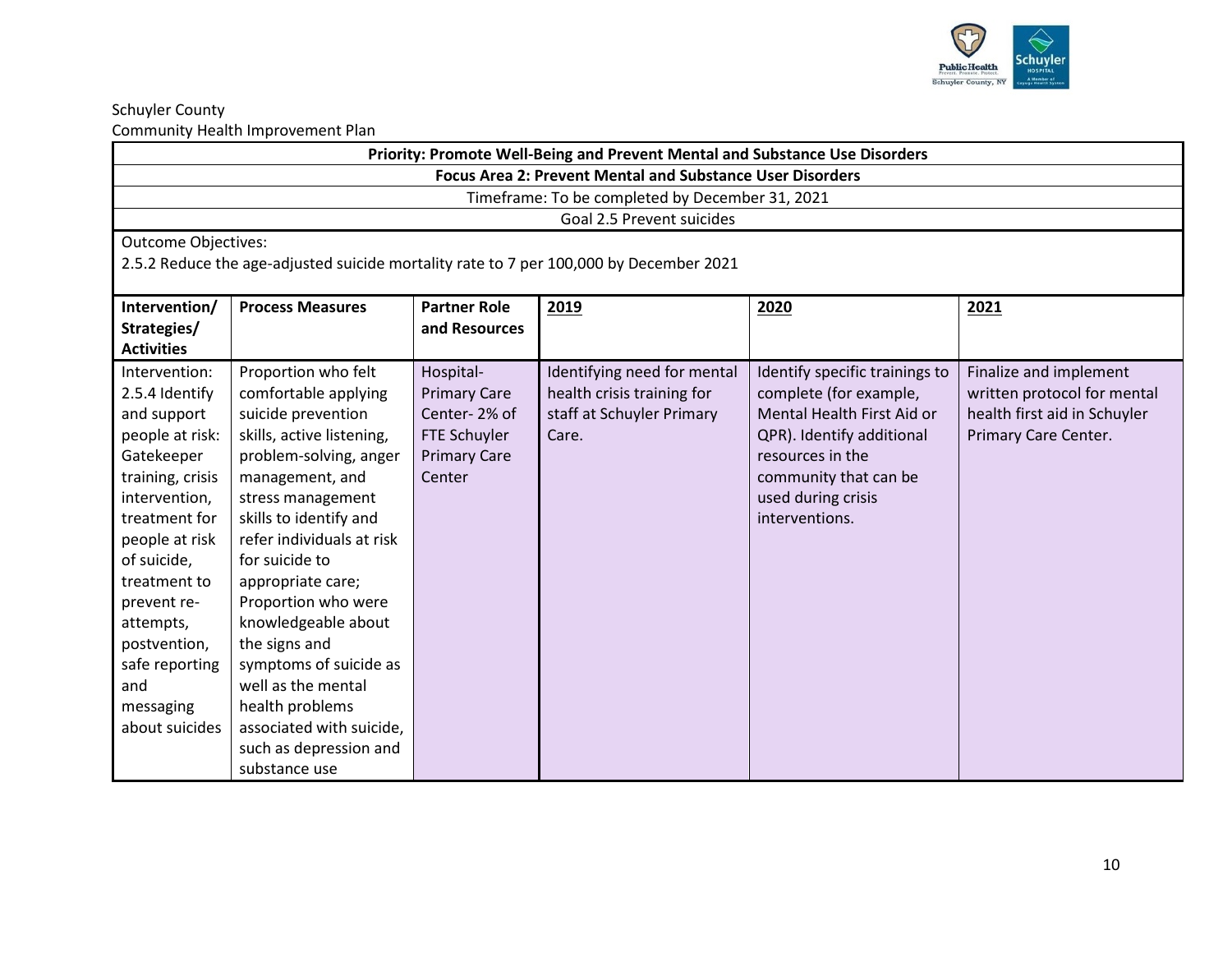

| Priority: Promote Well-Being and Prevent Mental and Substance Use Disorders |                                                                                        |                      |                              |                              |                                  |  |
|-----------------------------------------------------------------------------|----------------------------------------------------------------------------------------|----------------------|------------------------------|------------------------------|----------------------------------|--|
| <b>Focus Area 2: Prevent Mental and Substance User Disorders</b>            |                                                                                        |                      |                              |                              |                                  |  |
| Timeframe: To be completed by December 31, 2021                             |                                                                                        |                      |                              |                              |                                  |  |
| Goal 2.5 Prevent suicides                                                   |                                                                                        |                      |                              |                              |                                  |  |
| <b>Outcome Objectives:</b>                                                  |                                                                                        |                      |                              |                              |                                  |  |
|                                                                             | 2.5.2 Reduce the age-adjusted suicide mortality rate to 7 per 100,000 by December 2021 |                      |                              |                              |                                  |  |
| Intervention/                                                               | <b>Partner Role</b><br><b>Process Measures</b>                                         |                      |                              |                              |                                  |  |
| Strategies/                                                                 |                                                                                        | and Resources        | 2019                         | 2020                         | 2021                             |  |
| <b>Activities</b>                                                           |                                                                                        |                      |                              |                              |                                  |  |
| Intervention:                                                               | Proportion who felt                                                                    | 2%-4% FTE            | Continue to invest time in   | Continue to invest time in   | Continue to invest time in       |  |
| 2.5.4 Identify                                                              | comfortable applying                                                                   | <b>Public Health</b> | participating in local,      | participating in local,      | participating in local, regional |  |
| and support                                                                 | suicide prevention                                                                     | Employee             | regional and state wide      | regional and state wide      | and state wide suicide           |  |
| people at risk:                                                             | skills, active listening,                                                              |                      | suicide prevention efforts   | suicide prevention efforts   | prevention efforts (e.g.,        |  |
| Gatekeeper                                                                  | problem-solving, anger                                                                 |                      | (e.g., SAFE, annual regional | (e.g., SAFE, annual regional | SAFE, annual regional and        |  |
| training, crisis                                                            | management, and                                                                        |                      | and statewide meetings).     | and statewide meetings).     | statewide meetings). Identify    |  |
| intervention,                                                               | stress management                                                                      |                      | Identify and share           | Identify and share           | and share resources and best     |  |
| treatment for                                                               | skills to identify and                                                                 |                      | resources and best           | resources and best           | practices for suicide            |  |
| people at risk                                                              | refer individuals at risk                                                              |                      | practices for suicide        | practices for suicide        | prevention. Collaborate with     |  |
| of suicide,                                                                 | for suicide to                                                                         |                      | prevention. Collaborate      | prevention. Collaborate      | community organizations to       |  |
| treatment to                                                                | appropriate care;                                                                      |                      | with community               | with community               | offer and promote trainings.     |  |
| prevent re-                                                                 | Proportion who were                                                                    |                      | organizations to offer and   | organizations to offer and   | Potentially implement means      |  |
| attempts,                                                                   | knowledgeable about                                                                    |                      | promote trainings.           | promote trainings. Explore   | reduction intervention           |  |
| postvention,                                                                | the signs and                                                                          |                      |                              | means reduction              | depending on 2020 findings.      |  |
| safe reporting                                                              | symptoms of suicide as                                                                 |                      |                              | intervention for possible    |                                  |  |
| and                                                                         | well as the mental                                                                     |                      |                              | implementation in 2021.      |                                  |  |
| messaging                                                                   | health problems                                                                        |                      |                              |                              |                                  |  |
| about suicides                                                              | associated with suicide,                                                               |                      |                              |                              |                                  |  |
|                                                                             | such as depression and                                                                 |                      |                              |                              |                                  |  |
|                                                                             | substance use                                                                          |                      |                              |                              |                                  |  |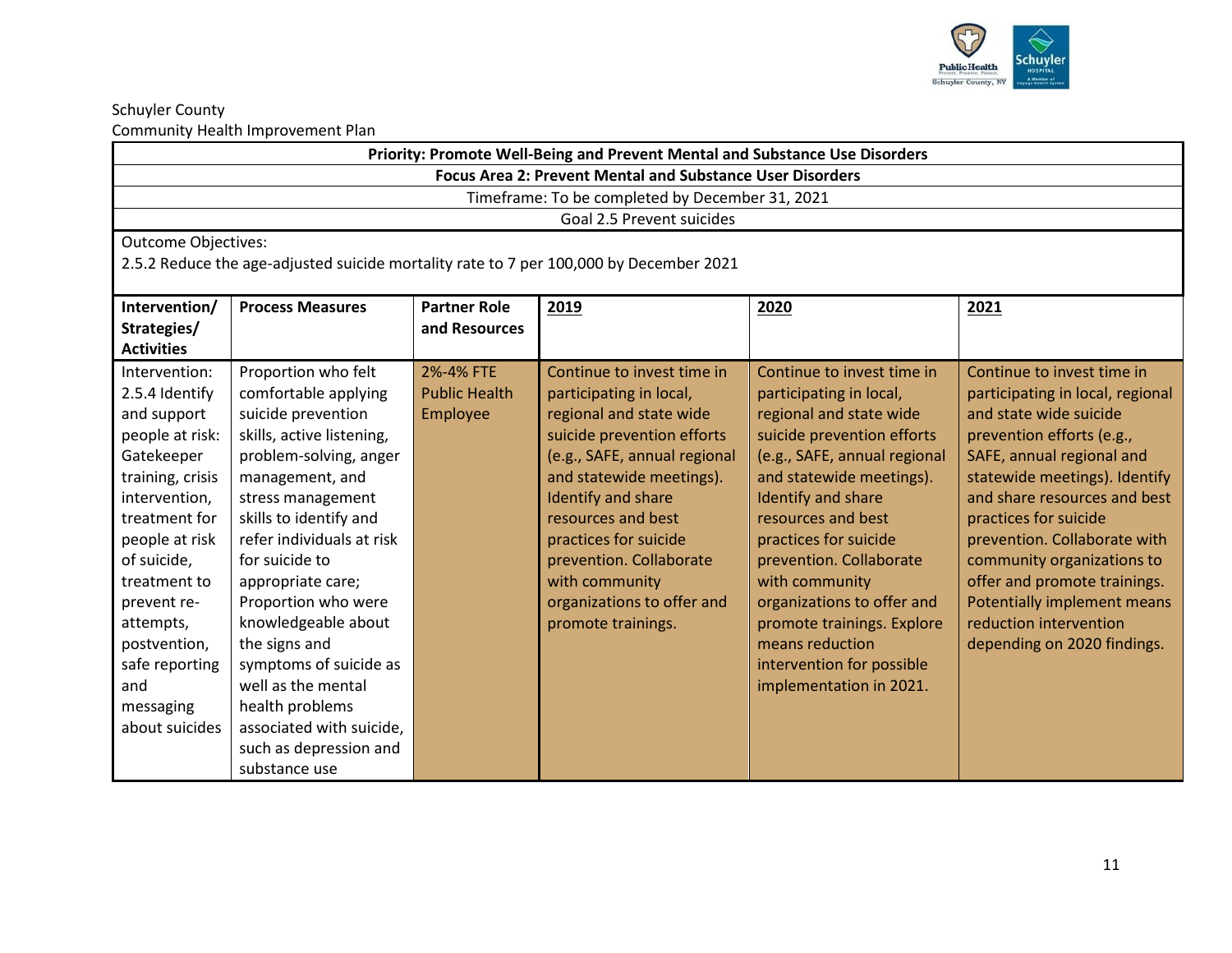

| Priority: Promote Well-Being and Prevent Mental and Substance Use Disorders |                                                                                                                  |                  |                                                                                        |                                     |                                   |  |  |
|-----------------------------------------------------------------------------|------------------------------------------------------------------------------------------------------------------|------------------|----------------------------------------------------------------------------------------|-------------------------------------|-----------------------------------|--|--|
| <b>Focus Area 2: Prevent Mental and Substance User Disorders</b>            |                                                                                                                  |                  |                                                                                        |                                     |                                   |  |  |
| Timeframe: To be completed by December 31, 2021                             |                                                                                                                  |                  |                                                                                        |                                     |                                   |  |  |
|                                                                             | Goal 2.5 Prevent suicides                                                                                        |                  |                                                                                        |                                     |                                   |  |  |
| <b>Outcome Objectives:</b>                                                  |                                                                                                                  |                  |                                                                                        |                                     |                                   |  |  |
|                                                                             |                                                                                                                  |                  | 2.5.2 Reduce the age-adjusted suicide mortality rate to 7 per 100,000 by December 2021 |                                     |                                   |  |  |
| Intervention/                                                               | <b>Partner Role</b><br><b>Process Measures</b><br>2019<br>2020<br>2021                                           |                  |                                                                                        |                                     |                                   |  |  |
| Strategies/                                                                 |                                                                                                                  | and              |                                                                                        |                                     |                                   |  |  |
| <b>Activities</b>                                                           |                                                                                                                  | <b>Resources</b> |                                                                                        |                                     |                                   |  |  |
| Intervention:                                                               | Proportion who felt                                                                                              | SAFE-            | Attend four to five local                                                              | Attend four to five local           | Attend four to five local         |  |  |
| 2.5.4 Identify                                                              | comfortable applying                                                                                             | Community        | festivals/events to                                                                    | festivals/events to promote         | festivals/events to promote       |  |  |
| and support                                                                 | suicide prevention skills,                                                                                       | based            | promote suicide                                                                        | suicide awareness. Attend           | suicide awareness. Attend         |  |  |
| people at risk:                                                             | active listening,                                                                                                | organizations    | awareness. SAFE                                                                        | annual regional and                 | annual regional and statewide     |  |  |
| Gatekeeper                                                                  | problem-solving, anger                                                                                           |                  | member trained as a                                                                    | statewide suicide prevention        | suicide prevention meetings.      |  |  |
| training, crisis                                                            | management, and stress                                                                                           |                  | <b>Youth Mental Health First</b>                                                       | meetings. Fundraise for             | <b>Fundraise for Suicide</b>      |  |  |
| intervention,                                                               | management skills to                                                                                             |                  | Aid trainer. Youth Mental                                                              | <b>Suicide Prevention</b>           | Prevention awareness at           |  |  |
| treatment for                                                               | identify and refer                                                                                               |                  | <b>Health First Aid training</b>                                                       | awareness at Waterfront             | <b>Waterfront Festival, Offer</b> |  |  |
| people at risk                                                              | individuals at risk for                                                                                          |                  | provided in Dundee.                                                                    | <b>Festival. Offer Youth Mental</b> | Youth Mental Health First Aid     |  |  |
| of suicide,                                                                 | suicide to appropriate                                                                                           |                  | <b>Attend annual regional</b>                                                          | Health First Aid training for       | training for staff at one school  |  |  |
| treatment to                                                                | care; Proportion who                                                                                             |                  | suicide prevention                                                                     | staff at one school each year.      | each year. Work with County       |  |  |
| prevent re-                                                                 | were knowledgeable<br>meeting. Fundraise for<br><b>Work with County Coroner</b><br>Coroner on accurate reporting |                  |                                                                                        |                                     |                                   |  |  |
| attempts,                                                                   | about the signs and<br><b>Suicide Prevention</b><br>on accurate reporting of<br>of suicide deaths.               |                  |                                                                                        |                                     |                                   |  |  |
| postvention,                                                                | symptoms of suicide as                                                                                           |                  | awareness at Waterfront                                                                | suicide deaths.                     |                                   |  |  |
| safe reporting                                                              | well as the mental                                                                                               |                  | Festival. Advocating for                                                               |                                     |                                   |  |  |
| and                                                                         | health problems                                                                                                  |                  | <b>Schuyler County to</b>                                                              |                                     |                                   |  |  |
| messaging                                                                   | associated with suicide,                                                                                         |                  | partner with another                                                                   |                                     |                                   |  |  |
| about suicides                                                              | such as depression and                                                                                           |                  | county for Suicide<br><b>Prevention Coordinator.</b>                                   |                                     |                                   |  |  |
| substance use                                                               |                                                                                                                  |                  |                                                                                        |                                     |                                   |  |  |
|                                                                             |                                                                                                                  |                  |                                                                                        |                                     |                                   |  |  |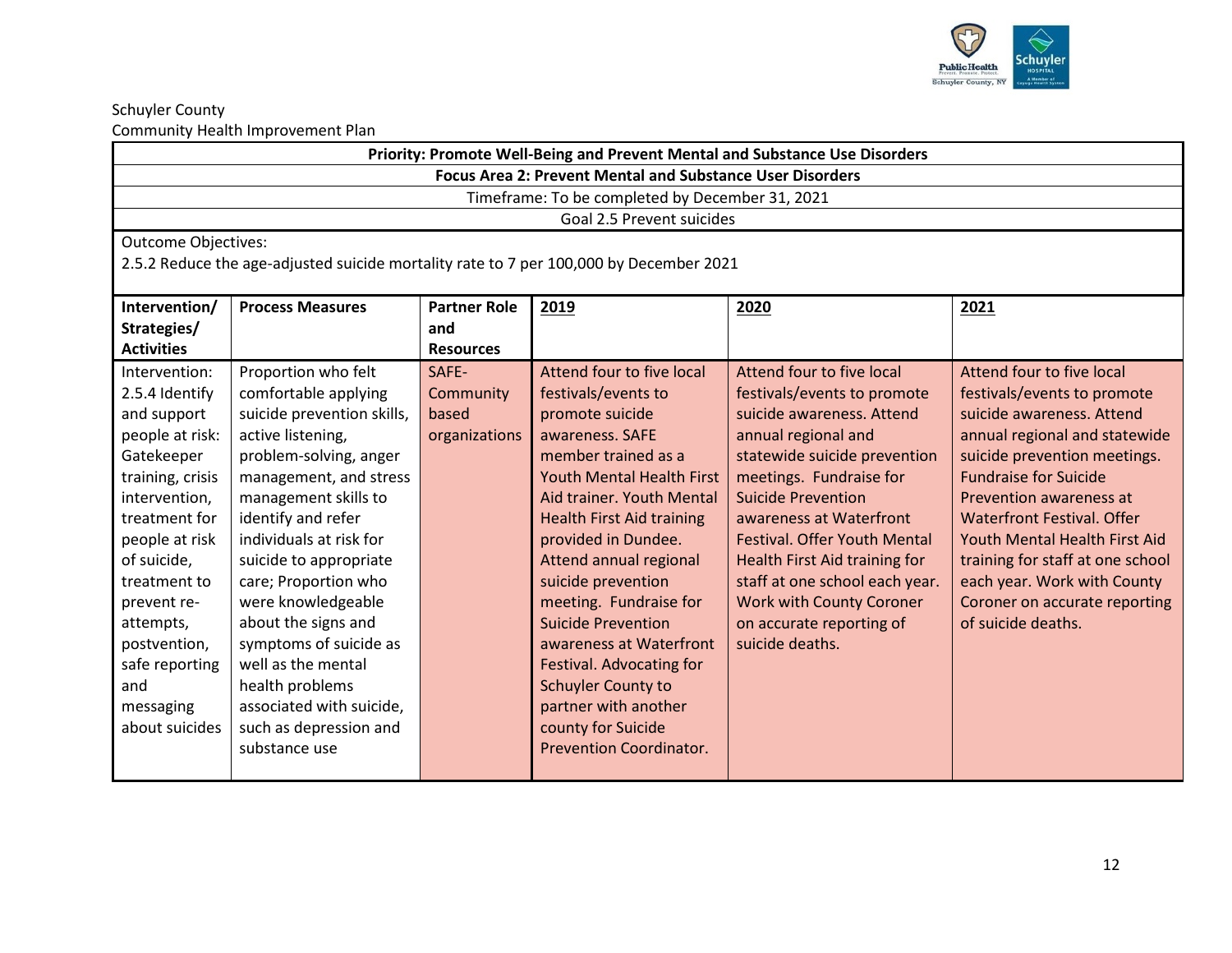

| Priority: Promote Well-Being and Prevent Mental and Substance Use Disorders |                                                            |                  |                                                                                        |                                      |                                        |  |
|-----------------------------------------------------------------------------|------------------------------------------------------------|------------------|----------------------------------------------------------------------------------------|--------------------------------------|----------------------------------------|--|
| <b>Focus Area 2: Prevent Mental and Substance User Disorders</b>            |                                                            |                  |                                                                                        |                                      |                                        |  |
|                                                                             |                                                            |                  | Timeframe: To be completed by December 31, 2021                                        |                                      |                                        |  |
| Goal 2.5 Prevent suicides                                                   |                                                            |                  |                                                                                        |                                      |                                        |  |
| <b>Outcome Objectives:</b>                                                  |                                                            |                  |                                                                                        |                                      |                                        |  |
|                                                                             |                                                            |                  | 2.5.2 Reduce the age-adjusted suicide mortality rate to 7 per 100,000 by December 2021 |                                      |                                        |  |
| Intervention/                                                               | Partner<br><b>Process Measures</b><br>2019<br>2021<br>2020 |                  |                                                                                        |                                      |                                        |  |
| Strategies/                                                                 |                                                            | <b>Role and</b>  |                                                                                        |                                      |                                        |  |
| <b>Activities</b>                                                           |                                                            | <b>Resources</b> |                                                                                        |                                      |                                        |  |
| Intervention:                                                               | Proportion who felt                                        | M. R. Hess       | Attend three to four local                                                             | Attend three to four local           | Attend three to four local             |  |
| 2.5.4 Identify                                                              | comfortable applying                                       | Home             | festivals/events to                                                                    | festivals/events to promote          | festivals/events to promote            |  |
| and support                                                                 | suicide prevention                                         | <b>Works</b>     | promote suicide                                                                        | suicide awareness. Individual        | suicide awareness. Individual          |  |
| people at risk:                                                             | skills, active listening,                                  |                  | awareness. Individual                                                                  | received training to be a QPR        | received training to be a QPR          |  |
| Gatekeeper                                                                  | problem-solving, anger                                     |                  | received training to be a                                                              | trainer. Offer youth and adult QPR   | trainer. Offer youth and adult         |  |
| training, crisis                                                            | management, and                                            |                  | QPR trainer. Offer youth                                                               | trainings. Organize "Saving Space":  | <b>QPR trainings. Organize "Saving</b> |  |
| intervention,                                                               | stress management                                          |                  | and adult QPR trainings.                                                               | informal support group to support    | Space": informal support group         |  |
| treatment for                                                               | skills to identify and                                     |                  | Organize "Saving Space":                                                               | people dealing with mental health    | to support people dealing with         |  |
| people at risk                                                              | refer individuals at risk                                  |                  | informal support group to                                                              | issues in their lives, including but | mental health issues in their          |  |
| of suicide,                                                                 | for suicide to                                             |                  | support people dealing                                                                 | not limited to suicide. Organize six | lives, including but not limited to    |  |
| treatment to                                                                | appropriate care;                                          |                  | with mental health issues                                                              | "Too Late for Taboo" discussions     | suicide. Organize six "Too Late for    |  |
| prevent re-                                                                 | Proportion who were                                        |                  | in their lives, including but                                                          | focused on suicide prevention.       | Taboo" discussions focused on          |  |
| attempts,                                                                   | knowledgeable about                                        |                  | not limited to suicide.                                                                | <b>Individual is Peer Specialist</b> | suicide prevention. Individual is      |  |
| postvention,                                                                | the signs and                                              |                  | Organize six "Too Late for                                                             | certified and offering individual    | Peer Specialist certified and          |  |
| safe reporting                                                              | symptoms of suicide as                                     |                  | <b>Taboo"</b> discussions                                                              | and group peer support services.     | offering individual and group          |  |
| and                                                                         | well as the mental                                         |                  | focused on suicide                                                                     | Offer youth QPR training for         | peer support services. Offer           |  |
| messaging                                                                   | health problems                                            |                  | prevention. Individual is                                                              | school-aged youth. Organize          | youth QPR training for school-         |  |
| about suicides                                                              | associated with suicide,                                   |                  | <b>Peer Specialist certified</b>                                                       | youth suicide awareness/suicide      | aged youth. Organize youth             |  |
|                                                                             | such as depression and                                     |                  | and offering individual                                                                | prevention dance. Organize Push      | suicide awareness/suicide              |  |
|                                                                             | substance use                                              |                  | and group peer support                                                                 | Through 5k race.                     | prevention dance. Organize Push        |  |
|                                                                             |                                                            |                  | services.                                                                              |                                      | Through 5k race.                       |  |